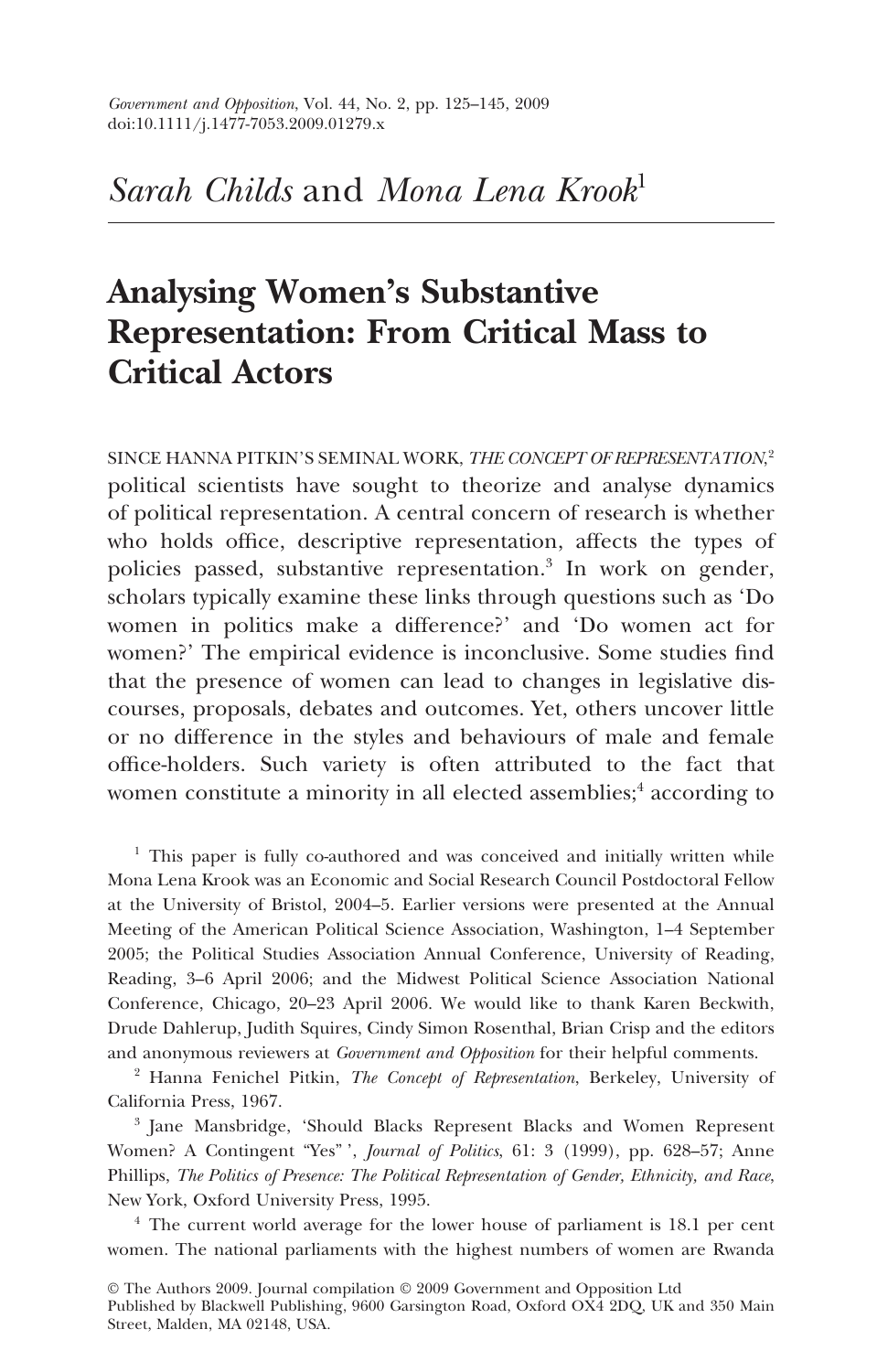critical mass theory, $5$  women are unlikely to have an impact until they grow from a few token individuals into a considerable minority, or 'critical mass', of all legislators. The problem with this explanation, however, is that its assumptions – that there is a linear relationship between numbers and outcomes and a precise, as yet unknown, tipping point at which feminized change occurs – do not  $hold.<sup>6</sup>$ 

In an effort to move beyond critical mass theory in research on substantive representation, $\bar{7}$  we propose an alternative approach focused (1) not on *when* women make a difference, but on *how* the substantive representation of women occurs, and (2) not on what *'women'* do, but on what *specific actors* do. The first leaves open the question of 'who' acts on women's issues and recognizes a more fluid and evolving conception of what it might mean to 'act for women'. The second moves away from essentialist portrayals of 'men' and 'women' as political actors, avoiding a priori expectations regarding what they 'should' do. Central to this new framework are what we label 'critical actors'. Critical actors are those

with 48.8 per cent women and Sweden with 47.3 per cent women. See [http://](http://www.ipu.org/wmn-e/classif.htm) [www.ipu.org/wmn-e/classif.htm an](http://www.ipu.org/wmn-e/classif.htm)d [http://www.ipu.org/wmn-e/world.htm,](http://www.ipu.org/wmn-e/world.htm) accessed 31 July 2008.

<sup>5</sup> Sarah Childs and Mona Lena Krook, 'Should Feminists Give Up on Critical Mass? A Contingent Yes', *Politics & Gender*, 2: 4 (2006), pp. 522–30.

<sup>6</sup> Karen Beckwith, 'Numbers and Newness: The Descriptive and Substantive Representation of Women', *Canadian Journal of Political Science*, 40: 1 (2007), pp. 27–49; Karen Beckwith and Kimberly Cowell-Meyers, 'Sheer Numbers: Critical Representation Thresholds and Women's Political Representation', *Perspectives on Politics*, 5: 3 (2007), pp. 553–65; Sandra Grey, 'Does Size Matter? Critical Mass and New Zealand's Women MPs', *Parliamentary Affairs*, 55: 1 (2002), pp. 19–29; Donley T. Studlar and Ian McAllister, 'Does a Critical Mass Exist? A Comparative Analysis of Women's Legislative Representation Since 1950', *European Journal of Political Research*, 41: 2 (2002), pp. 233–53.

<sup>7</sup> Importantly, this template only addresses the substantive representation of women in relation to elected political bodies. We recognize, however, that substantive representation may also occur in other sites, such as women's movements and women's policy agencies. See Karen Celis, Sarah Childs, Johanna Kantola and Mona Lena Krook, 'Rethinking Women's Substantive Representation', *Representation*, 44: 2 (2008), pp. 99–110; S. Laurel Weldon, 'Beyond Bodies: Institutional Sources of Representation for Women in Democratic Policymaking', *Journal of Politics*, 64: 4 (2002), pp. 1153–74.

© The Authors 2009. Journal compilation © 2009 Government and Opposition Ltd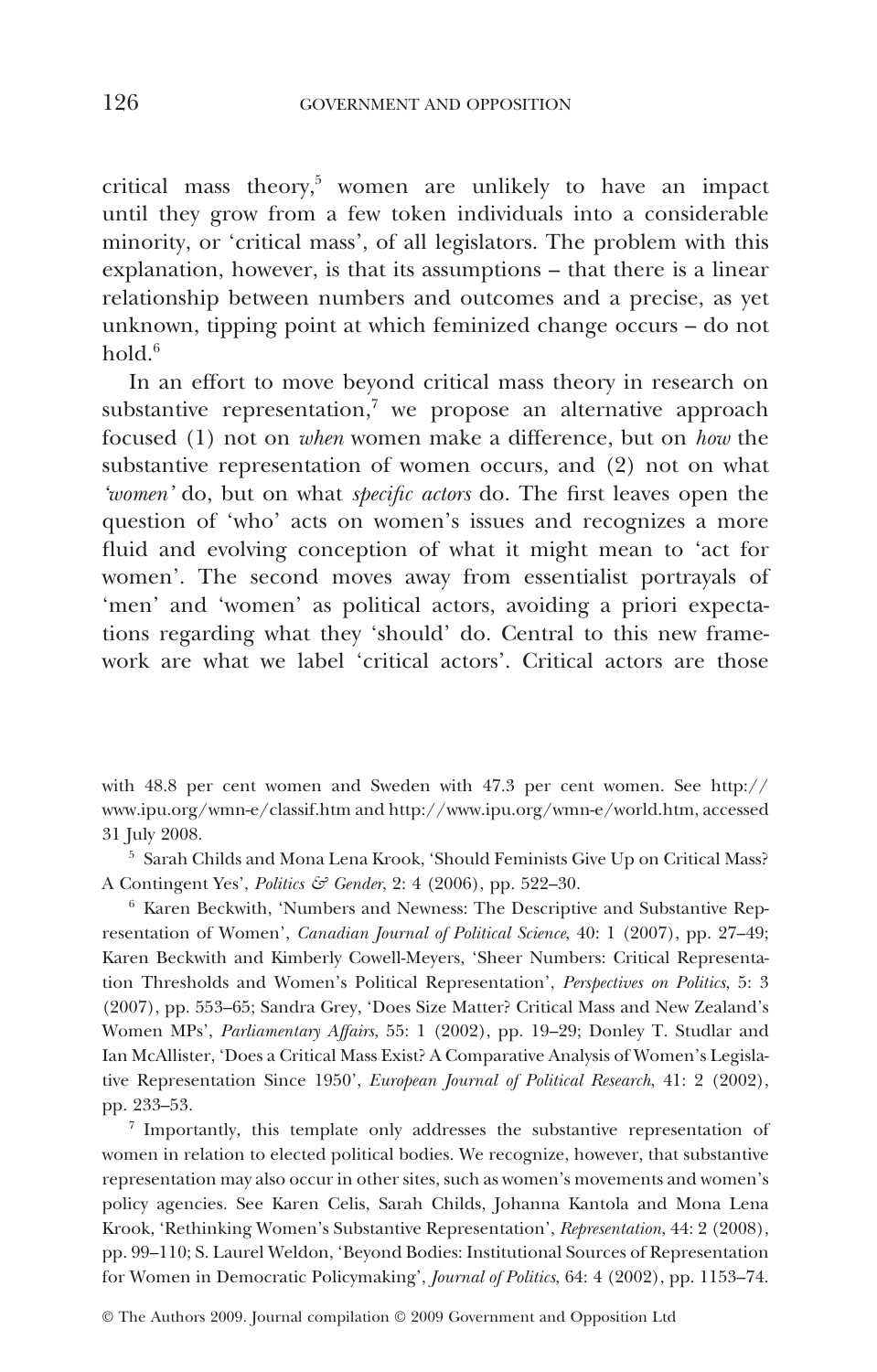who act individually or collectively to bring about women-friendly policy change. This concept resonates with much in the original formulations of Rosabeth Moss Kanter<sup>8</sup> and Drude Dahlerup.<sup>9</sup> These seminal authors, despite later misrepresentations in the critical mass literature, both point to diversity among women and the importance of individuals who resolve to act on behalf of women as a group.10 The notion of critical actors has significant implications for future empirical research, not least, by calling attention to the need for research designs that enable these actors to be identified.

#### MAPPING SUBSTANTIVE REPRESENTATION

A review of more than twenty years of research on gender and politics reveals five categories of observations regarding links between descriptive and substantive representation: (1) anticipated effects of increased proportions of women; (2) constraining and enabling legislative contexts; (3) legislators' identities and interests; (4) definitions of women's issues; and (5) policy-making processes (see Figure 1). Together, these observations suggest a range of possibilities that need to be examined when analysing how the substantive representation of women occurs. They also contrast with the more limited scope of investigation association with research aimed at gauging if and when women make a difference. Finally, elaborating these dimensions offers a means for situating the findings of particular studies, which may employ distinct assumptions and measures, in relation to those of others.<sup>11</sup>

<sup>8</sup> Rosabeth Moss Kanter, 'Some Effects of Proportions on Group Life', *American Journal of Sociology*, 82: 5 (1977), pp. 965–90; Rosabeth Moss Kanter, *Men and Women of the Corporation*, New York, Basic Books, 1977.

<sup>9</sup> Drude Dahlerup, 'From a Small to a Large Minority: Women in Scandinavian Politics', *Scandinavian Political Studies*, 11: 4 (1988), pp. 275–97.

<sup>10</sup> Sarah Childs and Mona Lena Krook, 'Critical Mass Theory and Women's Political Representation', *Political Studies*, 56: 3 (2008), pp. 725–36.

<sup>11</sup> See Susan Franceschet and Jennifer M. Piscopo, 'Gender Quotas and Women's Substantive Representation: Lessons from Argentina', *Politics & Gender*, 4: 3 (2008), pp. 393–425.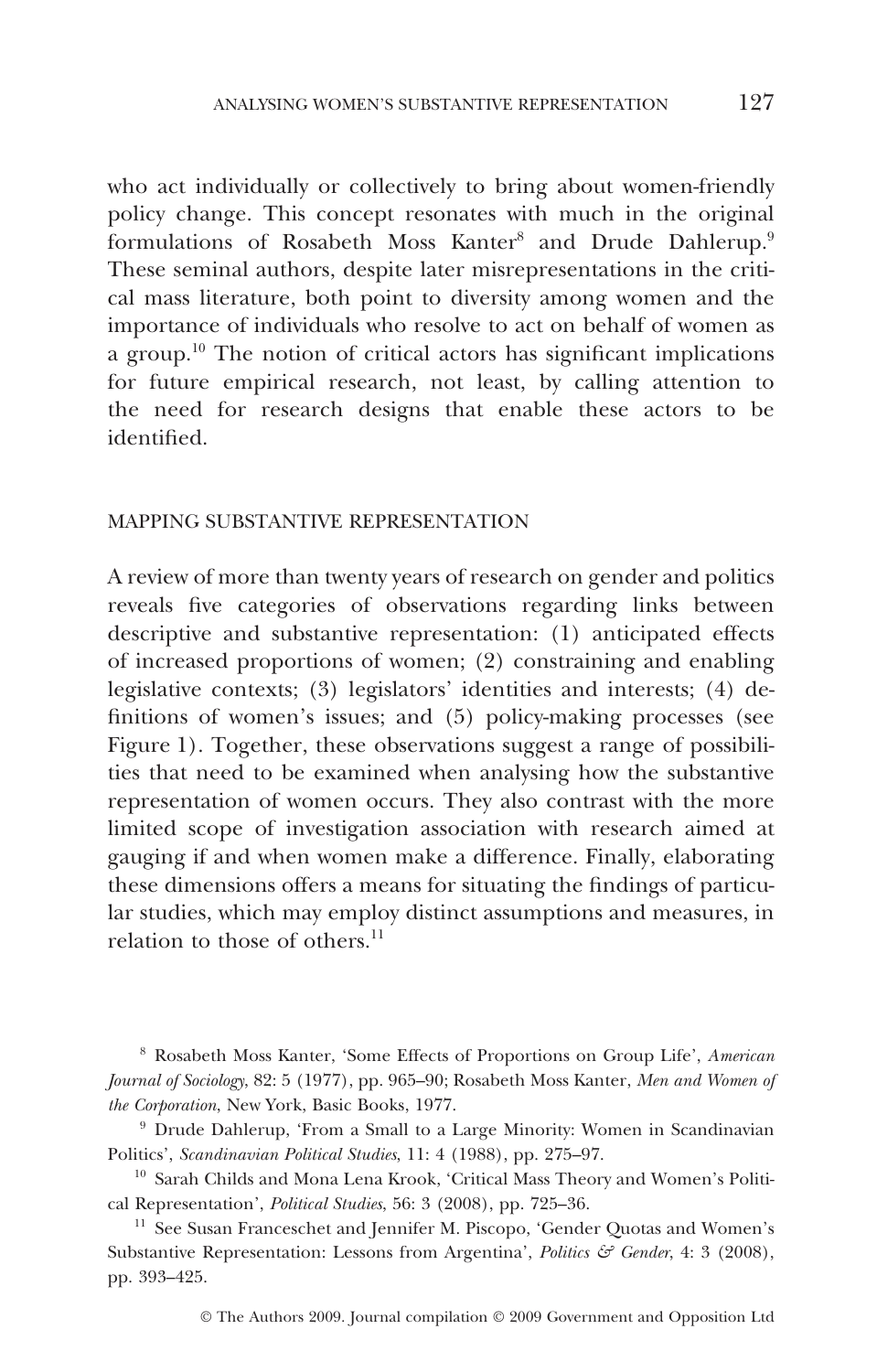#### **Figure 1** *Mapping the Substantive Representation of Women*

| 1. Anticipated Effects of Increased Proportions of Women                                                                                         |
|--------------------------------------------------------------------------------------------------------------------------------------------------|
| Women will form strategic coalitions with other women.                                                                                           |
| Women will influence men's behaviour in a feminist or women-friendly policy<br>٠                                                                 |
| direction.                                                                                                                                       |
| Women will provoke a backlash among male legislators.<br>٠                                                                                       |
| Women will be less effective than at smaller proportions of female legislators.                                                                  |
| Women will become increasingly more diverse as a group, leading some to<br>lobby on behalf of women and others to pursue other policy interests. |
| 2. Constraining and Enabling Characteristics of Legislative Contexts                                                                             |
| Institutional norms, especially in legislative practices;                                                                                        |
| Positional power, especially in legislative committees;                                                                                          |
| Political parties, especially in terms of party ideology;<br>٠                                                                                   |
| Political climate, especially in terms of its relation to women's empowerment;                                                                   |
| Legislative arenas, especially in terms of varying distributions of women and                                                                    |
| men in distinct legislative spaces.                                                                                                              |
| 3. Identities and Interests of Female and Male Legislators                                                                                       |
| Similarities and differences among women, especially race, age, party                                                                            |
| affiliation and feminist identity;                                                                                                               |
| Similarities and differences between women and men, especially alternative                                                                       |
| conceptions of 'similarity' and 'difference' as the measure of women's impact.                                                                   |
| 4. Feminist and Non-Feminist Definitions of Women's Issues                                                                                       |
| Feminist definitions focused on role change for women, often through<br>$\bullet$<br>increases in autonomy and scope for personal choice;        |
| Non-feminist definitions focused on women's traditional roles in<br>٠                                                                            |
| family and society;                                                                                                                              |
| Context- and time-bound features of these definitions.                                                                                           |
| 5. Stable and Contingent Features of Policy-Making Processes                                                                                     |
| Stages in the policy-making process;                                                                                                             |
| Legislative policy cycles and demonstration effects;<br>٠                                                                                        |
| Impact within and outside the policy-making process.                                                                                             |

## *Effects of Increased Proportions*

The most common assumption in the critical mass theory literature is that as women grow more numerous in legislative chambers, they will increasingly be able to form strategic coalitions with one another to promote legislation related to women's issues.<sup>12</sup> However, studies point to at least four other scenarios that prove to be equally compelling starting points for analysing individual cases. First, a rise in

<sup>12</sup> Michelle Saint-Germain, 'Does Their Difference Make a Difference? The Impact of Women on Public Policy in the Arizona Legislature', *Social Science Quarterly*, 70: 4 (1989), pp. 956–68; Sue Thomas, *How Women Legislate*, New York, Oxford University Press, 1994.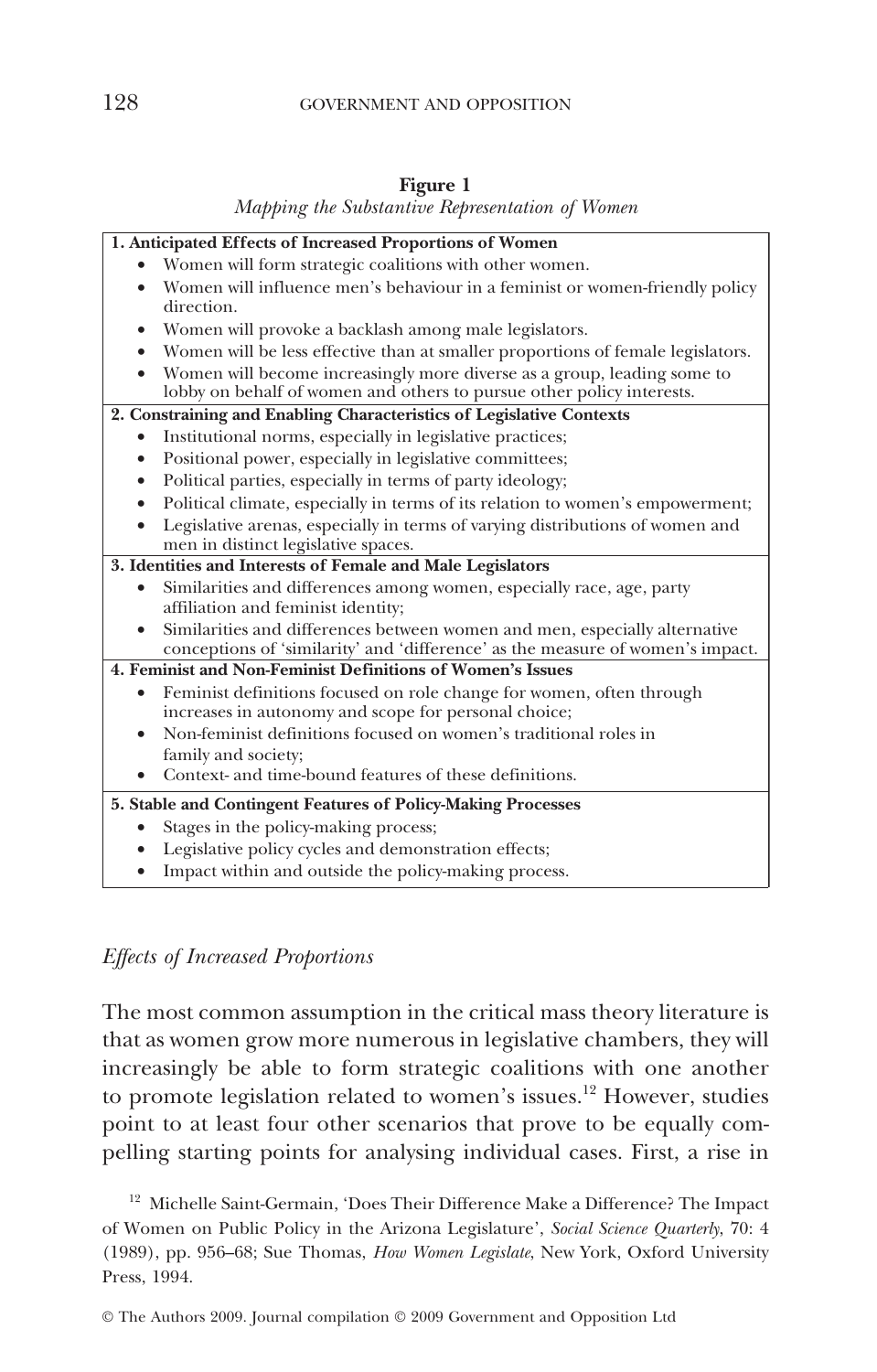the number of women may influence men's behaviour, causing both male and female legislators to pay more attention to women's issues.<sup>13</sup> Second, the increased presence of women may provoke a backlash among male legislators, who may employ a range of tactics to obstruct women's policy initiatives and keep them outside positions of power.14 Third, a lower proportion of women may be more effective than a higher number because female legislators may be able to specialize in women's concerns without appearing to undermine male domination.15 Fourth, a rise in the overall number of women may result in the election of an increasingly more diverse group who may or may not be interested in pursuing women's concerns. This may be either because their priorities lie elsewhere, or because they believe that other female legislators will continue to lobby on behalf of women as a group.<sup>16</sup>

## *Legislative Contexts*

Despite a tendency to focus on actors in critical mass theory, the broader context may limit or enhance opportunities for individuals to translate priorities into policy initiatives. For example, many studies point to rules and norms within legislative institutions that appear to reflect a bias towards men's experiences and authority.17 These may compel male and female legislators to

<sup>13</sup> Kathleen A. Bratton, 'Critical Mass Theory Revisited: The Behavior and Success of Token Women in State Legislatures', *Politics & Gender*, 1: 1 (2005), pp. 97–125; Janet A. Flammang, 'Female Officials in the Feminist Capital: The Case of Santa Clara County', *Western Political Quarterly*, 38: 1 (1985), pp. 94–118.

<sup>14</sup> Mary Hawkesworth, 'Congressional Enactments of Race-Gender: Toward a Theory of Raced-Gendered Institutions', *American Political Science Review*, 97: 4 (2003), pp. 529–50.

<sup>15</sup> Jocelyn Elise Crowley, 'When Tokens Matter', *Legislative Studies Quarterly*, 29: 1 (2004), pp. 109–36.

<sup>16</sup> Susan J. Carroll (ed.), *The Impact of Women in Public Office*, Bloomington, Indiana University Press, 2001; Leslie A. Schwindt-Bayer, 'Still Supermadres? Gender and the Policy Priorities of Latin American Legislators', *American Journal of Political Science*, 50: 3 (2006), pp. 570–85.

<sup>17</sup> Hawkesworth, 'Congressional Enactments'; Lyn Kathlene, 'Position Power versus Gender Power: Who Holds the Floor?', in Georgia Duerst-Lahti and Rita Mae Kelly (eds), *Gender Power, Leadership, and Governance*, Ann Arbor, University of Michigan Press, 1995, pp. 167–94.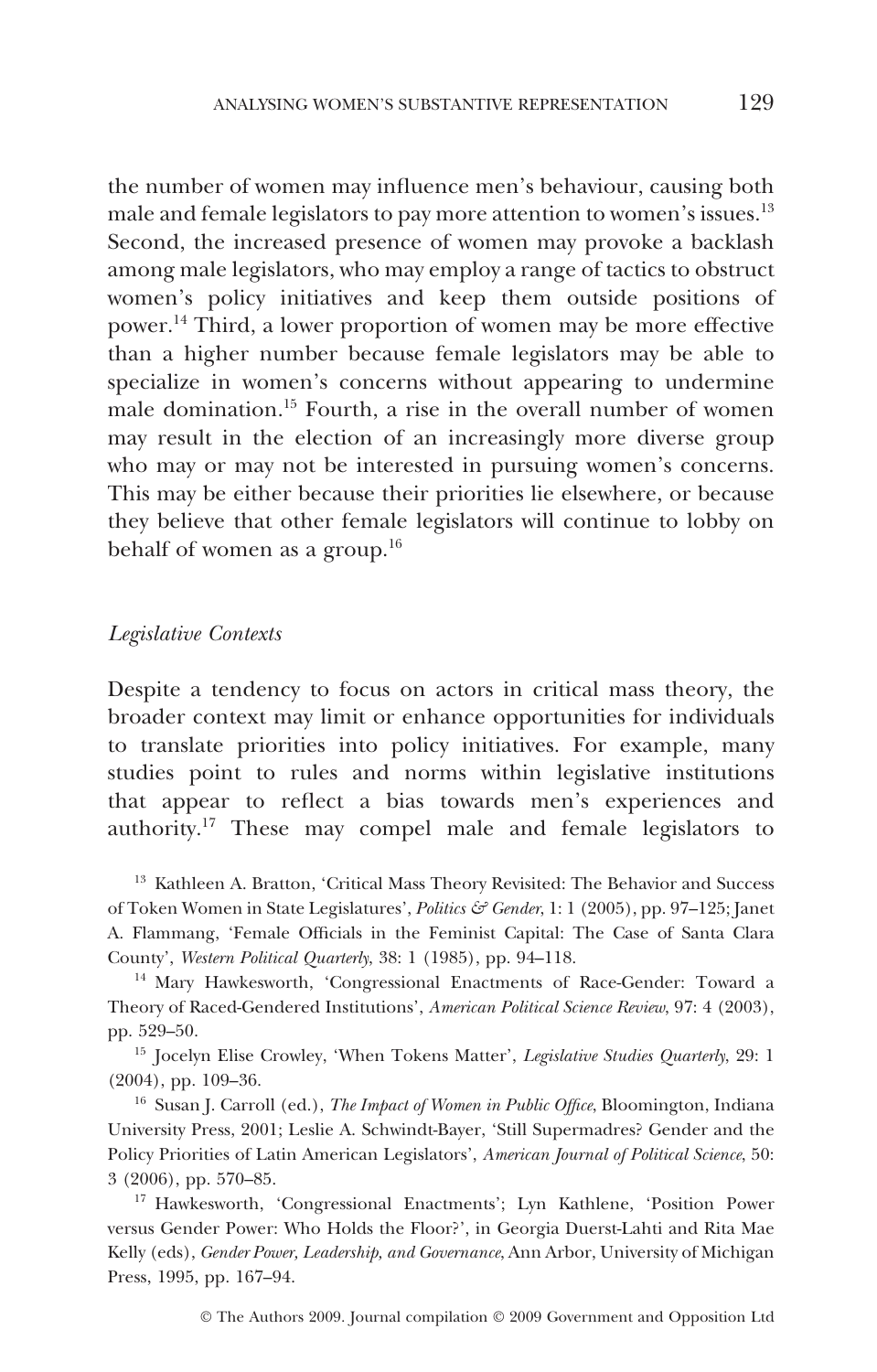conform to masculine practices in ways that undermine their ability to integrate women's concerns and perspectives into public policymaking.<sup>18</sup> These dynamics are often exacerbated for women, however, due to lack of positional power. Women generally do not occupy high-ranking posts in important legislative committees,<sup>19</sup> and when they do, often face repeated challenges to their leadership as a result of gendered norms of power. $20$  Nonetheless, some institutional norms can facilitate women's participation, especially when these acknowledge and seek to overcome existing exclusions.<sup>21</sup>

Party affiliation and ideology may also be important. Most obviously, mechanisms of candidate selection and norms of party discipline determine what kinds of women and men are elected, as well as the specific policy positions that they are likely to adopt once they accede to political office.<sup>22</sup> Although some party ideologies may offer greater opportunities to pursue feminist policy concerns,<sup>23</sup> prospects for success often depend on aspects of the political climate, including global and local trends and/or the presence of women's caucuses and women's policy machineries. $24$  At the same time, the potential to act for women is not necessarily uniform across all legislative spaces. For example, while women often form small minorities in broader legislative chambers, they may constitute larger minorities in party

<sup>18</sup> Carroll, *Impact of Women*.

<sup>19</sup> Roseanna Michelle Heath, Leslie A. Schwindt-Bayer and Michelle M. Taylor-Robinson, 'Women on the Sidelines: Women's Representation on Committees in Latin American Legislatures', *American Journal of Political Science*, 49: 2 (2005), pp. 420–36; Noelle Norton, 'Women, It's Not Enough to Be Elected: Committee Position Makes a Difference', in Duerst-Lahti and Kelly, *Gender Power*, pp. 115–40.

<sup>20</sup> Duerst-Lahti and Kelly, *Gender Power*.

<sup>21</sup> Paul Chaney, 'Critical Mass, Deliberation, and the Substantive Representation of Women: Evidence from the UK's Devolution Programme', *Political Studies*, 54: 4 (2006), pp. 691–714.

<sup>22</sup> Philip Cowley and Sarah Childs, 'Too Spineless to Rebel? New Labour's Women MPs', *British Journal of Political Science*, 33: 3 (2003), pp. 345–65; Lise Gotell and Janine Brodie, 'Women and Parties: More Than an Issue of Numbers', in Hugh G. Thorburn (ed.), *Party Politics in Canada*, Scarborough, Prentice-Hall Canada, 1991, pp. 53–67.

<sup>23</sup> Beth Reingold, *Representing Women*, Chapel Hill, University of North Carolina Press, 2000; Michelle L. Swers, *The Difference Women Make: The Policy Impact of Women in Congress*, Chicago, University of Chicago Press, 2002.

<sup>24</sup> Thomas, *How Women Legislate*; Weldon, 'Beyond Bodies'.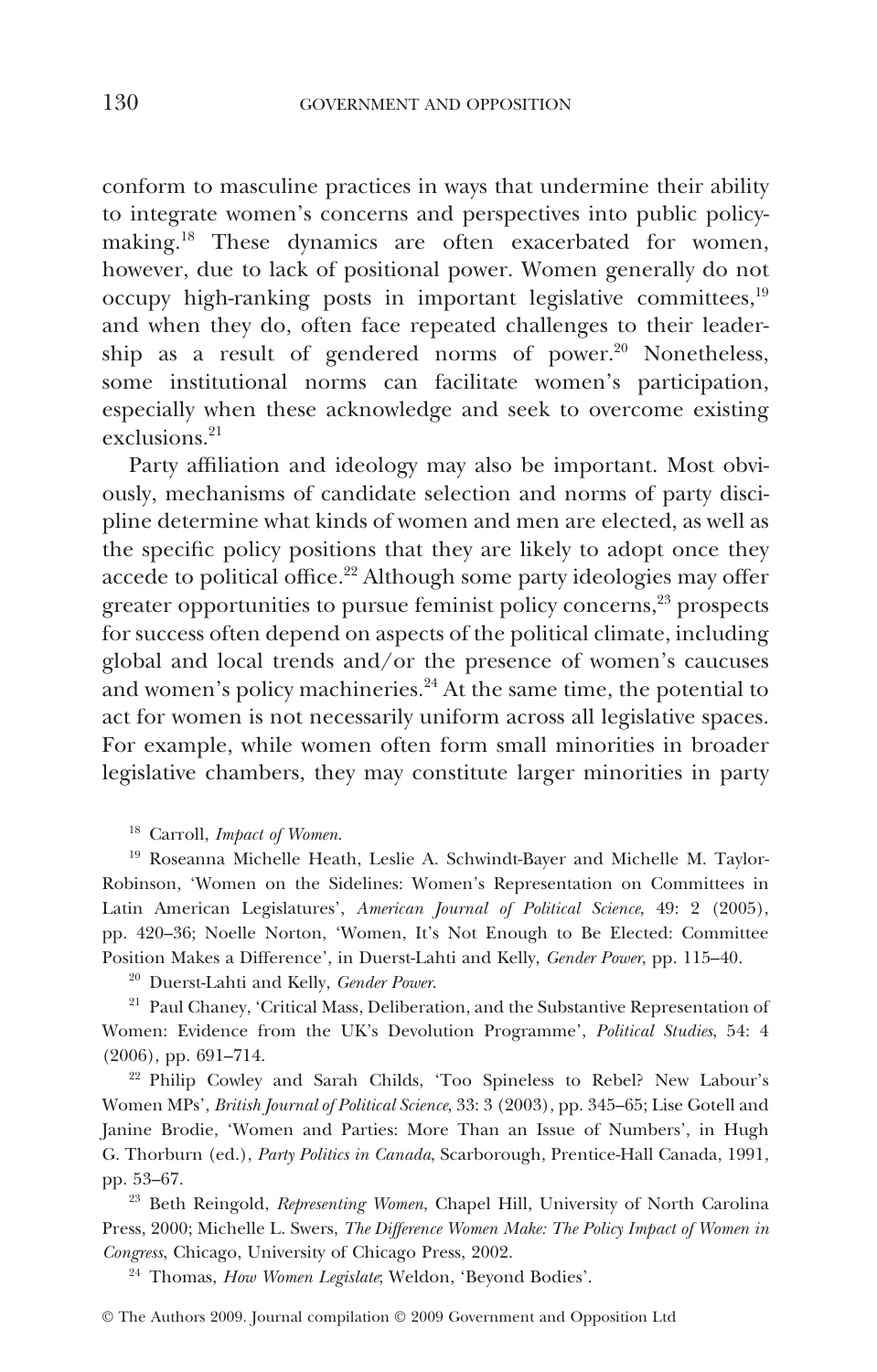delegations or committee rooms, where they may be able to have a greater impact on policy formation.25

## *Legislators' Identities and Interests*

Contrary to the more static views of critical mass theory, individuals' interests, and personal sense of identity, may facilitate or undermine cooperation among advocates and potential advocates for womenfriendly policy change. Key feminist political theorists suggest a shared perspective among women as a group to justify calls for greater female political presence, $26$  which some scholars have corroborated using surveys showing distinct policy preferences among male and female legislators.<sup>27</sup> Yet, most empirical studies stress divisions among women – such as race, class, age and party affiliation – that prevent the formulation of a collective legislative agenda.<sup>28</sup> Some argue that identity categories such as 'women' are inherently exclusionary and serve to reify one difference while erasing and obscuring others.29 They suggest that 'gender' is not a pre-political and fixed identity that women and men bring with them when they enter politics, but one that is partially produced and reproduced within the context of particular legislatures.<sup>30</sup> Others question the elision of

<sup>25</sup> Lynda Erickson, 'Might More Women Make a Difference?', *Canadian Journal of Political Science*, 30: 4 (1997), pp. 663–88; Manon Tremblay, 'Do Female MPs Substantively Represent Women?', *Canadian Journal of Political Science*, 31: 3 (1998), pp. 435–65.

<sup>26</sup> Mansbridge, 'Should Blacks Represent Blacks'; Iris Marion Young, *Inclusion and Democracy*, New York, Oxford University Press, 2000.

<sup>27</sup> Joni Lovenduski and Pippa Norris, 'Westminister Women: The Politics of Presence', *Political Studies*, 51: 1 (2003), pp. 84–102; Beth Reingold, 'Concepts of Representation among Female and Male State Legislators', *Legislative Studies Quarterly*, 17: 4 (1992), pp. 509–37; Lena Wängnerud, 'Testing the Politics of Presence: Women's Representation in the Swedish Riksdag', *Scandinavian Political Studies*, 23: 1 (2000), pp. 67–91.

<sup>28</sup> Debra Dodson and Sue Carroll, *Reshaping the Agenda: Women in State Legislatures*, New Brunswick, NJ, Center for American Women and Politics, 1991; Swers, *Difference Women Make.*

<sup>29</sup> Carroll, *Impact of Women*.

<sup>30</sup> Judith Squires, 'The Constitutive Representation of Gender: Extra-Parliamentary Re-Presentations of Gender Relations', *Representation*, 44: 2 (2008), pp. 198–204; Ann Towns, 'Understanding the Effects of Larger Ratios of Women in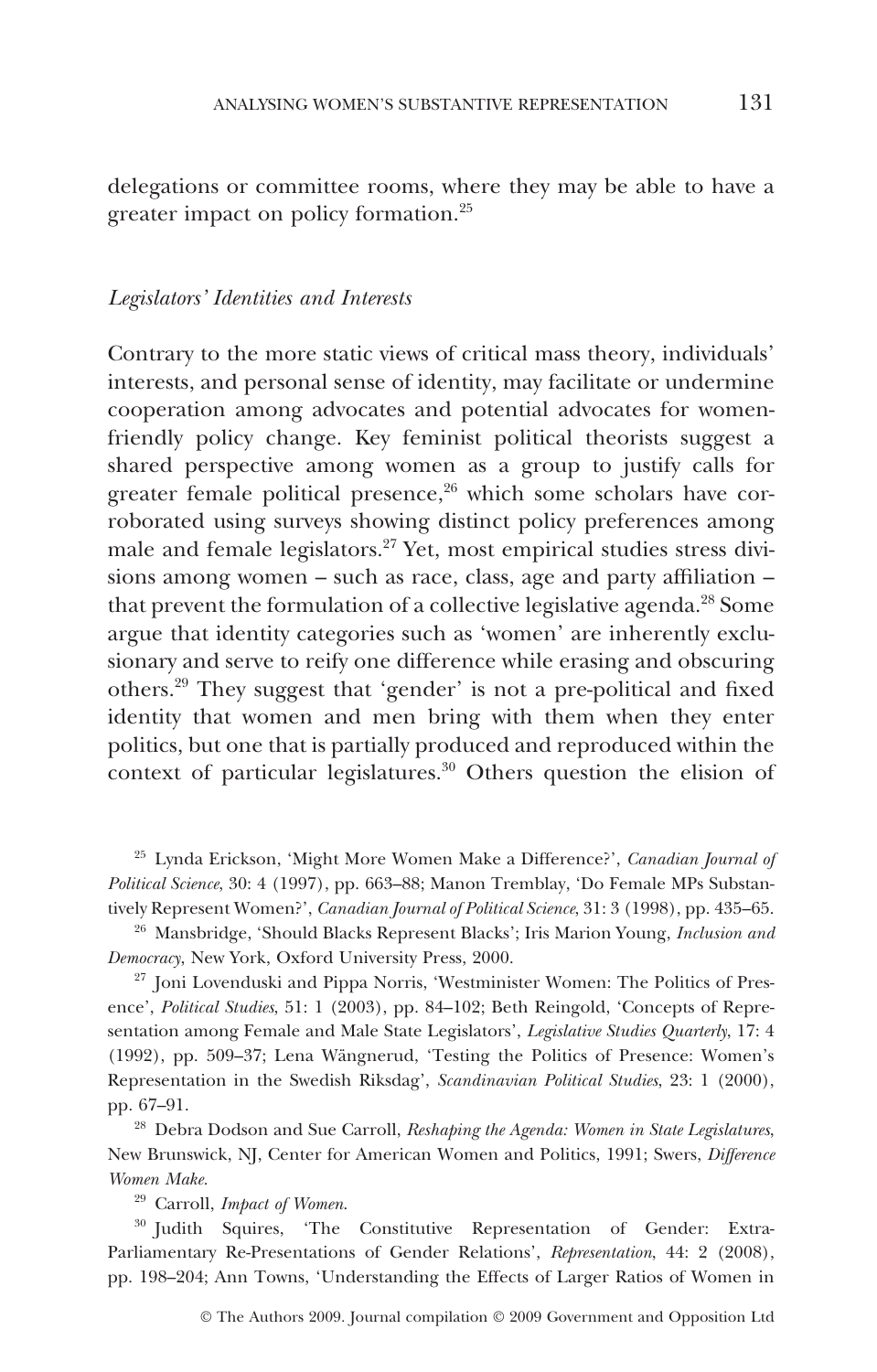women's bodies with feminist minds, on the grounds that being female may matter less than 'gender consciousness' for achieving feminist outcomes.<sup>31</sup>

These conflicting perspectives overlap with debates on the need to establish differences in the behaviour of women and men in political office. Some scholars claim that women only have an impact when they do not act in the same way as men. $32$  Others reject a focus on 'difference' on the grounds that it identifies women as the sex with 'special' interests and experiences.<sup>33</sup> A third group notes that convergence may occur for a number of reasons. First, women and men may share the same policy priorities, but diverge in terms of their support for, and willingness to propose legislation on, women's and/or feminist issues. $34$  Second, the increased presence of women may lead men to show more interest in women's issues, either to promote women's autonomy or restrict advances in women's status.<sup>35</sup> Third, the presence of antifeminist women and pro-feminist men may even out the aggregate balance of preferences across women and men as groups.<sup>36</sup> Fourth, 'gendering' processes may silence women by pressuring them to conform to positions taken by men on various political issues or blocking their opportunities to articulate freely their own views.37

National Legislatures: Proportions and Gender Differentiation in Sweden and Norway', *Women & Politics*, 25: 1–2 (2003), pp. 1–29.

<sup>31</sup> Sarah Childs, *New Labour's Women MPs: Women Representing Women*, New York, Routledge, 2004; Reingold, *Representing Women.*

<sup>32</sup> Kimberly Cowell-Meyers, 'Gender, Power, and Peace: A Preliminary Look at Women in the Northern Ireland Assembly', *Women & Politics*, 23: 3 (2001), pp. 55-88.

<sup>33</sup> Hege Skjeie, 'Quotas, Parity, and the Discursive Dangers of Difference', in Jytte Klausen and Charles S. Maier (eds), *Has Liberalism Failed Women? Assuring Equal Representation in Europe and the United States*, New York, Palgrave, 2001, pp. 165–76.

<sup>34</sup> Dodson and Carroll, *Reshaping the Agenda*; Schwindt-Bayer, 'Still Supermadres'.

<sup>35</sup> Bratton, 'Critical Mass Theory Revisited'; Reingold, *Representing Women.*

<sup>36</sup> Chaney, 'Critical Mass'; Manon Tremblay and Réjean Pelletier, 'More Feminists or More Women? Descriptive and Substantive Representation of Women in the 1997 Canadian Federal Elections', *International Political Science Review*, 21: 4 (2000), pp. 381–405.

<sup>37</sup> Hawkesworth, 'Congressional Enactments'; Cindy Simon Rosenthal, *When Women Lead*, New York, Oxford University Press, 1998.

© The Authors 2009. Journal compilation © 2009 Government and Opposition Ltd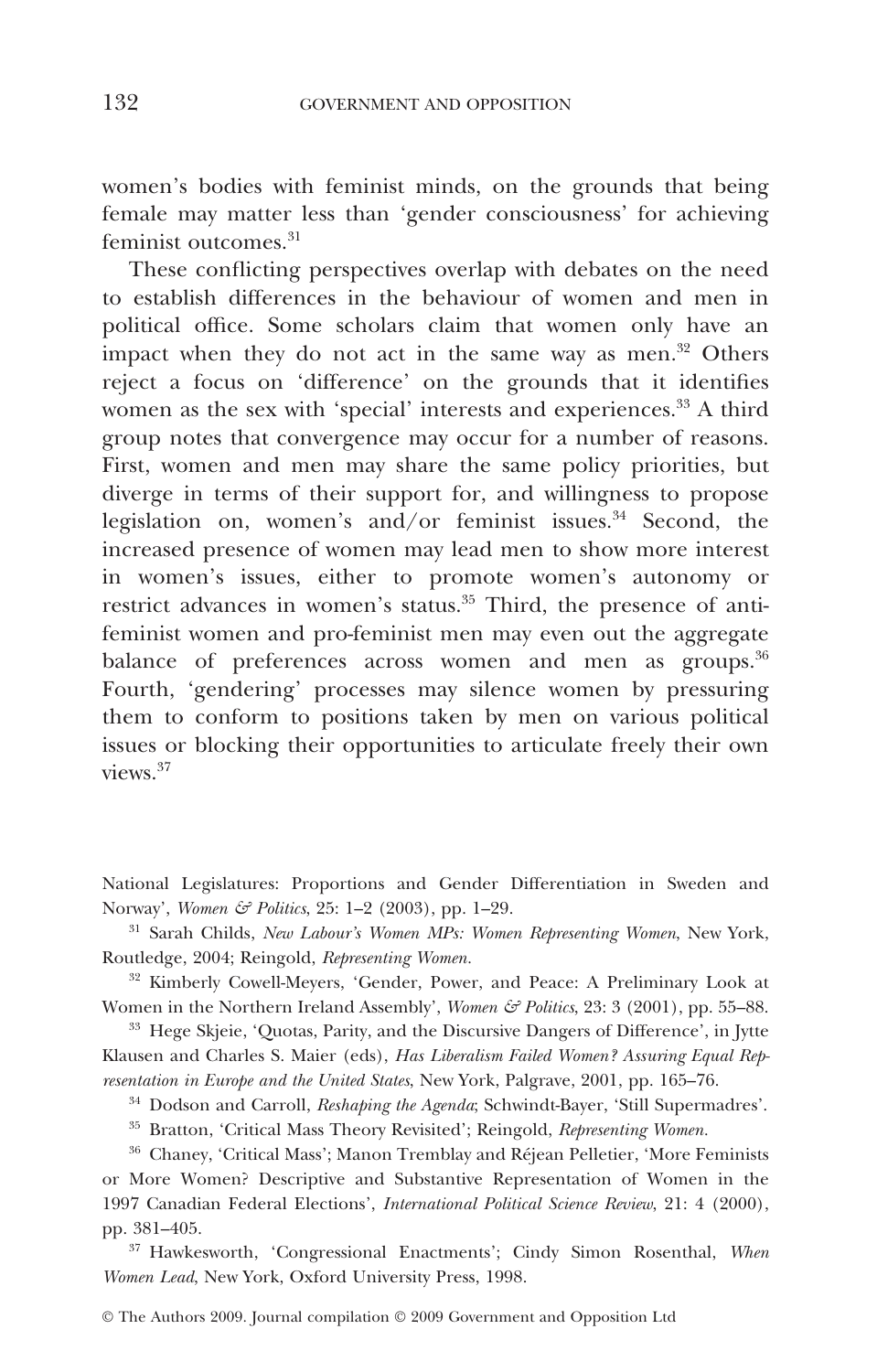## *Definitions of 'Women's Issues'*

Research on substantive representation often assumes that there are 'women's issues', leading critical mass theorists to anticipate greater attention to these policy areas as women's numbers increase. However, scholars define these issues in different ways: as policies that increase the autonomy and well-being of women;<sup>38</sup> as concerns that belong to the private sphere according to established views on gender relations;<sup>39</sup> as areas where surveys discover a gender gap in the population; $40$  and as any issues of concern to the broader society.<sup>41</sup> Some scholars prefer definitions that focus on role change for women through increases in autonomy and the scope for personal choice.42 Others opt for more inclusive definitions that capture a broader range of issues affecting women's everyday lives. $43$ Still others favour definitions based on the concerns articulated by women's movements at various moments in time, which allow women's issues to remain a priori undefined, context related, and subject to evolution,<sup>44</sup> as women interact with one another to identify their priorities.45 Alternatively, women's issues may be regarded as constructed by those actors who claim to represent women.46

<sup>38</sup> Bratton, 'Critical Mass Theory Revisited'; Wängnerud, 'Testing the Politics of Presence'.

<sup>39</sup> Birgit Meyer, 'Much Ado about Nothing? Political Representation Policies and the Influence of Women Parliamentarians in Germany', *Review of Policy Research*, 20: 3 (2003), pp. 401–21.

<sup>40</sup> Schwindt-Bayer, 'Still Supermadres'.

<sup>41</sup> Kathleen Dolan and Lynne E. Ford, 'Women in State Legislatures: Feminist Identity and Legislative Behaviours', *American Politics Quarterly*, 23 (1995), pp. 96–108.

<sup>42</sup> Dodson and Carroll, *Reshaping the Agenda*; Reingold, *Representing Women.*

<sup>43</sup> Swers, *The Difference Women Make.*

<sup>44</sup> Karen Celis, 'Substantive Representation of Women: The Representation of Women's Interests and the Impact of Descriptive Representation in the Belgian Parliament (1900–1979)', *Journal of Women, Politics, and Policy*, 28: 2 (2006), pp. 85–114.

<sup>45</sup> Weldon, 'Beyond Bodies'.

<sup>46</sup> Michael Saward, 'The Representative Claim', *Contemporary Political Theory*, 5: 3 (2006), pp. 297–318; Squires, 'Constitutive Representation'.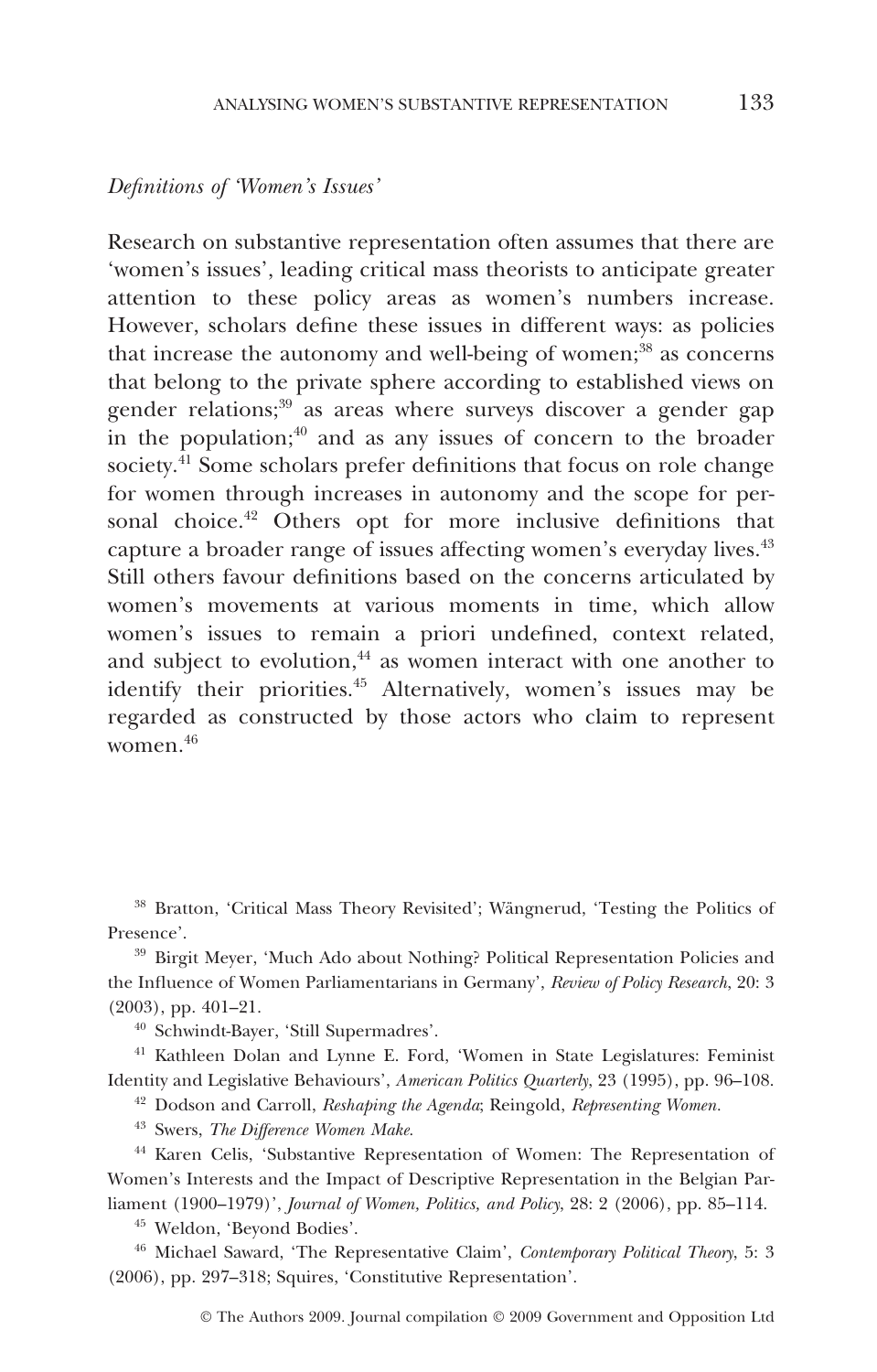#### *Policy-Making Processes*

Policy-making processes shape how and when women's issues reach the legislative agenda, as well as their ultimate prospects for being passed into law. Research finds that women as a group tend to differ most from men in terms of setting the legislative agenda and proposing new bills that address issues of concern to women.47 Yet, an exclusive focus on legislative voting is often criticized for assuming that enactment is the most important stage of the policy-making process.48 In particular, such studies overlook the fact that votes on women's issues are often not even included in the standard databases that collect this information.<sup>49</sup> One solution is to examine the entire legislative process.50 Another is to recognize that policy-making involves numerous elements of contingency that make such models appear overly simplistic. On the one hand, complex combinations of actors, often in series of chance events, are generally responsible for moving an issue to agenda prominence and gaining its passage.<sup>51</sup> On the other hand, policy innovations rarely proceed in a vacuum, because policy cycles and demonstration effects strongly condition which issues enter and which are kept off legislative agendas, separate from any assumed prerequisites for change.<sup>52</sup> These possibilities, in turn, raise broader questions regarding the definition of 'policy impact' itself, which in many cases extends to arenas beyond

<sup>47</sup> Sarah Childs, *Women and British Party Politics: Descriptive, Substantive, and Symbolic Representation*, London, Routledge, 2008; Michele L. Swers, 'Legislative Entrepreneurship and Women's Issues: An Analysis of Members' Bill Sponsorship and Cosponsorship Agendas', paper presented at the Annual Meeting of the Midwest Political Science Association, Chicago, 15–18 April 2004.

<sup>48</sup> Karin L. Tamerius, 'Sex, Gender, and Leadership in the Representation of Women', in Duerst-Lahti and Kelly, *Gender Power*, pp. 83–112.

<sup>49</sup> Noelle H. Norton, 'Analysing Roll-Call Voting Tools for Content: Are Women's Issues Excluded from Legislative Research', *Women and Politics*, 17: 4 (1997), pp. 47–69.

<sup>50</sup> Carroll, *Impact of Women*; Swers, *The Difference Women Make.*

<sup>51</sup> Sarah Childs and Julie Withey, 'The Substantive Representation of Women: The Case of the Reduction of VAT on Sanitary Products', *Parliamentary Affairs*, 59: 1 (2006), pp. 10–23.

<sup>52</sup> Kathleen A. Bratton and Leonard P. Ray, 'Descriptive Representation, Policy Outcomes, and Municipal Day-Care Coverage in Norway', *American Journal of Political Science*, 46: 2 (2002), pp. 428–37.

© The Authors 2009. Journal compilation © 2009 Government and Opposition Ltd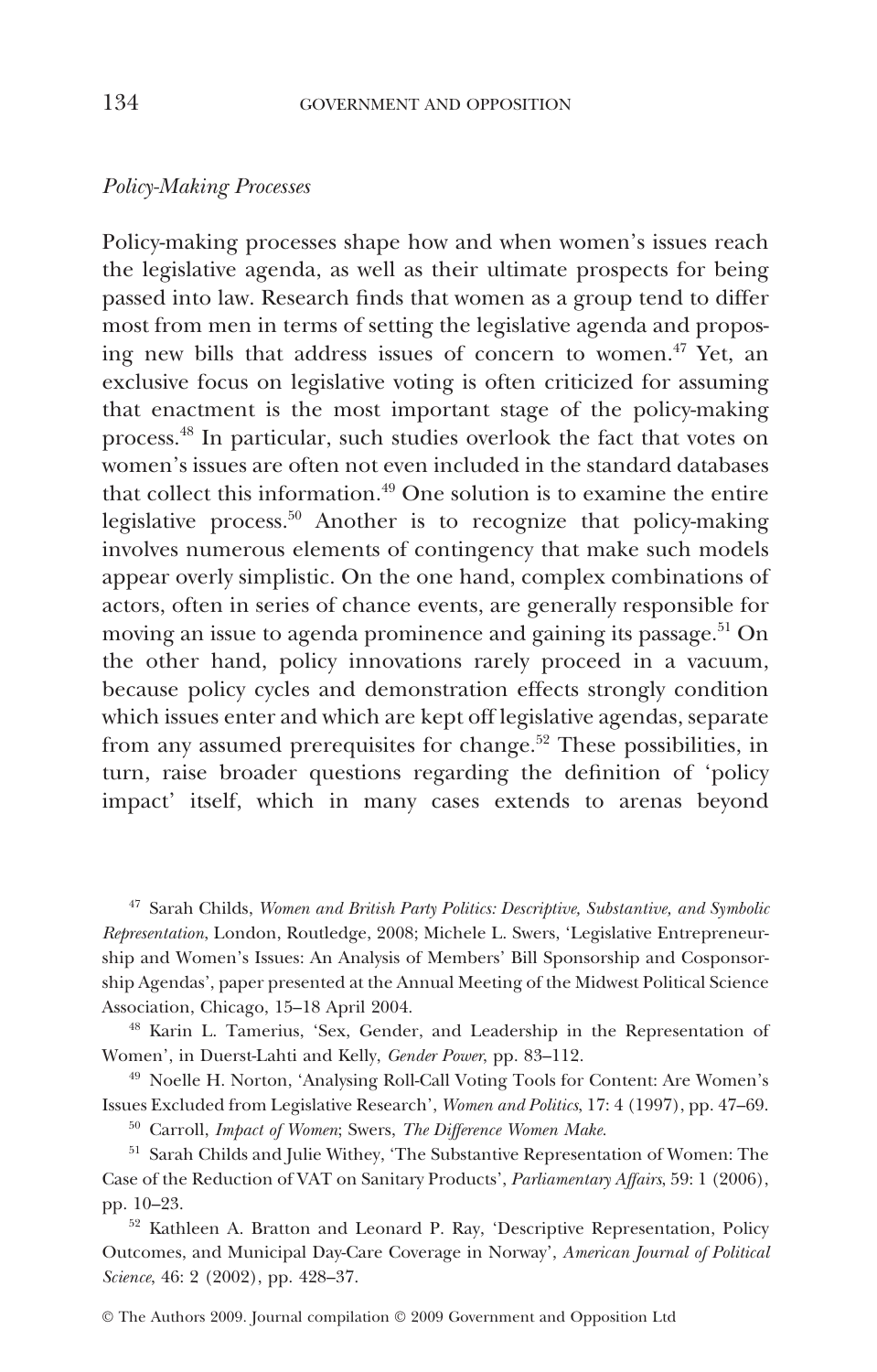policy-making, for example by leading to increased political engagement among female constituents.<sup>53</sup>

#### IDENTIFYING 'CRITICAL ACTORS'

Acknowledging these five observations reveals the importance of context when studying women's substantive representation. It does not, however, constitute an explanation for how changes in the profile of those elected to political assemblies might translate more concretely into different policy outcomes. Research in other areas of social science that employ the concept of 'critical mass' offers some insights, as it focuses on the contingent calculations of individuals within groups to explain why similar distributions of preferences do not always translate into comparable collective outcomes. In this work the term 'critical mass' is used in three main ways to analyse individual and sub-group tendencies. The literature on *tokenism* focuses on the mechanisms that compel minority individuals to conform to role expectations based on group stereotypes. Some authors locate these structures in tokens' lower social status outside the group, which compounds their minority status inside the group.<sup>54</sup> Others argue that tokenism relies upon individuals' compliance with the role expectations of the dominant majority. Marginalization thereby reflects the extent to which one accepts or rejects these expectations. Thus, while tokens may lack power, some individuals may be able to resist, based on their own task-relevant abilities. As a result, minority group members do not necessarily require a numerical shift in order to reduce attention to their uniqueness and to acquire power.<sup>55</sup>

Studies of *thresholds*, in contrast, frame individual decisions in terms of the proportion of others who also choose to act, as the costs and benefits of making a certain choice depend in part on how many

<sup>53</sup> Angela High-Pippert and John Comer, 'Female Empowerment: The Influence of Women Representing Women', *Women and Politics*, 19: 4 (1998), pp. 53–66.

<sup>54</sup> Janice D. Yoder, 'Rethinking Tokenism: Looking Beyond Numbers', *Gender and Society*, 5: 2 (1991), pp. 178–92.

<sup>55</sup> Gail Theus Fairhurst and B. Kay Snavely, 'Majority and Token Minority Group Relationships: Power Acquisition and Communication', *Academy of Management Review*, 8: 2 (1983), pp. 292–300.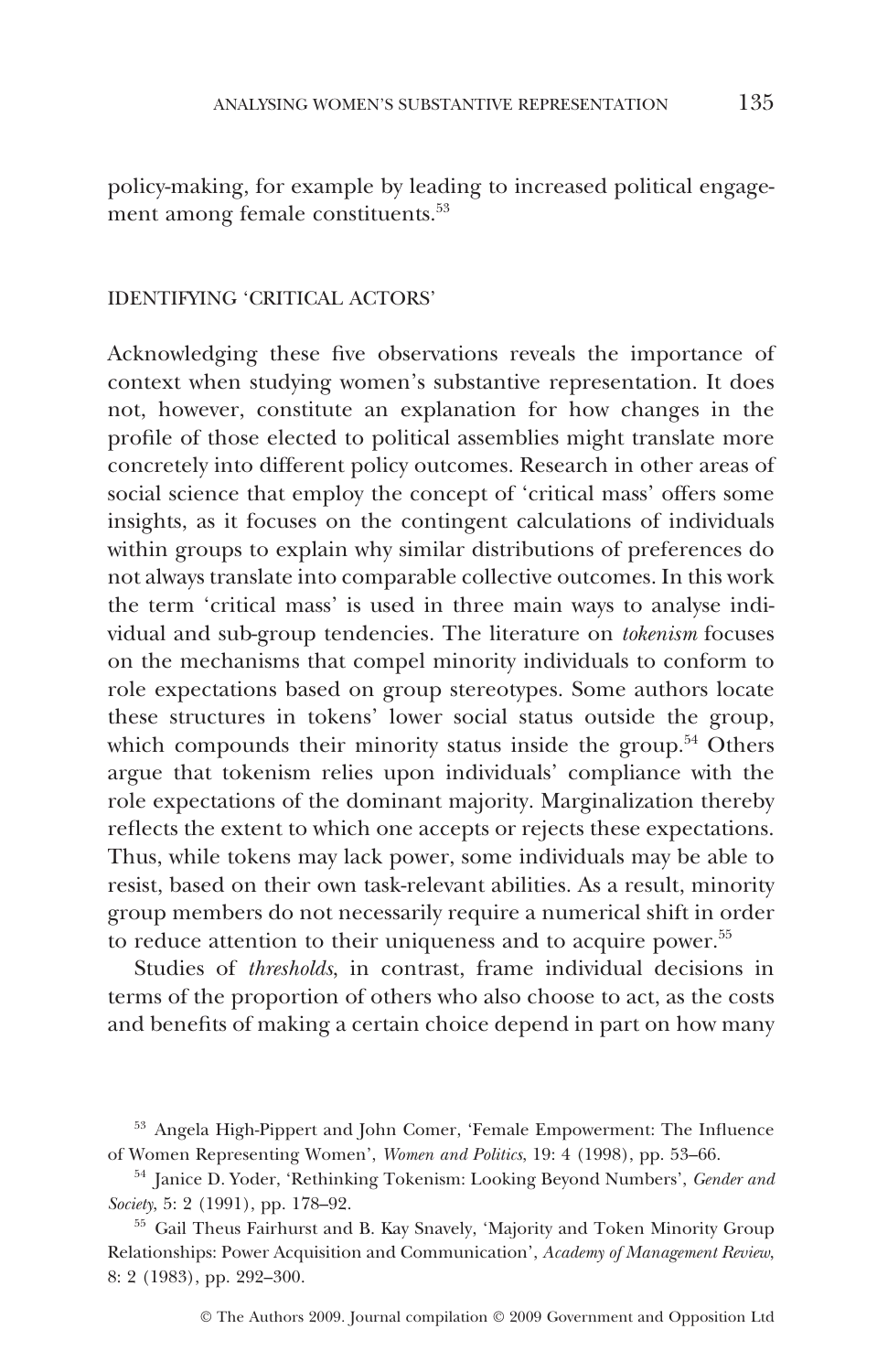others decide to make the same choice.<sup>56</sup> Seeking to make sense of situations where collective outcomes are not consistent with individual preferences, this research separates attitudes from the ability and willingness to act on them. For subjective reasons, individuals may view costs and benefits differently and thus vary in terms of how many others need to act before they do so themselves: 'radicals' have low thresholds, as they will act even if many others do not, while 'conservatives' have high thresholds, as they will not act unless many others do as well. Thresholds may shift, depending on the density of friendship ties: people might act at lower absolute thresholds if a relatively high proportion of their friends act. Thresholds are also situation specific: two groups may be identical in composition but produce distinct outcomes due to the particular process of aggregation. Final results, therefore, do not necessarily offer an accurate reflection of what individuals would do in every situation; the interaction of individual dispositions can only be analysed after behaviour actually occurs.57

Work on *collective action*, finally, theorizes action in terms of relations between individuals inside a group. It moves away from accounts that view collective action as irrational, on the grounds that self-interested individuals would not act to further group interests if they have the opportunity to free ride on the actions of others.<sup>58</sup> Instead, the focus is on interdependence among actors, heterogeneity within groups, and the role of mobilizing agents in order to explain how group members come together to realize collective goals. Accordingly, in most instances collective action occurs not as the result of the efforts of the average group member, but rather through the work of a relatively small number of highly interested and resourceful individuals, who either provide the collective good themselves or play a central role in mobilizing others.<sup>59</sup> Given these

<sup>56</sup> Mark Granovetter, 'Threshold Models and Collective Behavior', *American Journal of Sociology*, 83: 6 (1978), pp. 1420–43; Thomas C. Schelling, *Micromotives and Macrobehavior*, New York, W. W. Norton & Company, 1974.

<sup>57</sup> Granovetter, 'Threshold Models'.

<sup>58</sup> Mancur Olson, *The Logic of Collective Action*, Cambridge, MA, Harvard University Press, 1965.

<sup>59</sup> Gerald Marwell and Pamela Oliver, *The Critical Mass in Collective Action: A Micro-Social Theory*, New York, Cambridge University Press, 1993; Pamela Oliver and Gerald Marwell, 'A Theory of Critical Mass. I. Interdependence, Group Heterogeneity, and the Production of Collective Action', *American Journal of Sociology*, 91: 3 (1988), pp. 522–56.

© The Authors 2009. Journal compilation © 2009 Government and Opposition Ltd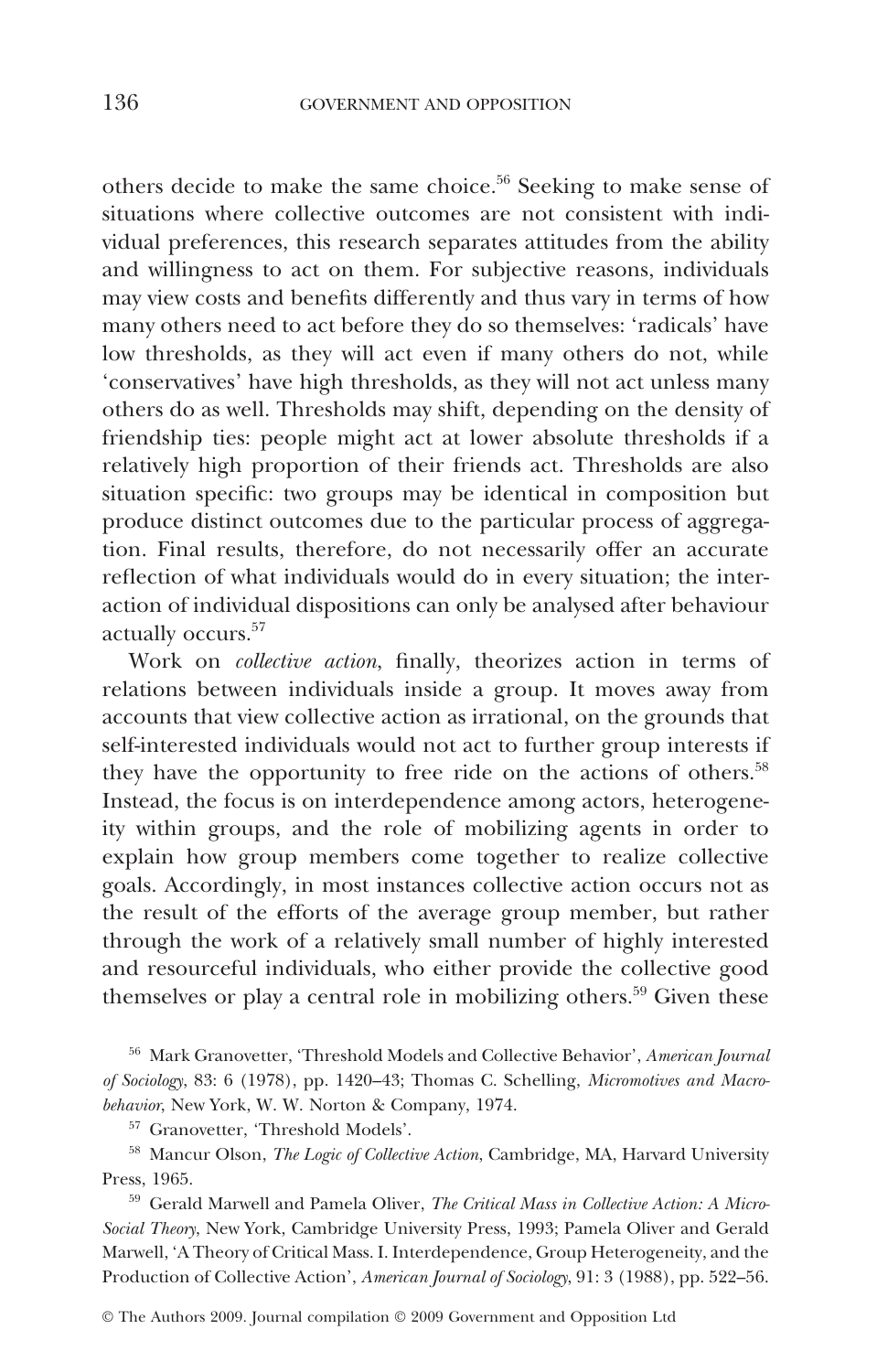distinct levels of commitment, the fact that nothing happens does not indicate how near to being viable a certain course of action is: because the 'critical number' for one person differs from that of another, the definition of how many is 'enough' may vary from situation to situation.<sup>60</sup> Highly motivated individuals may thus be sufficient; they may not always achieve – or need to achieve – widespread mobilization for collective ends. In other literatures, these individuals have been variously referred to as legislative or policy entrepreneurs.<sup>61</sup>

These three approaches resonate with the original contributions of Kanter and Dahlerup, the two main authors often cited as the sources of the concept of critical mass. Notwithstanding the dominant representation of their work in the critical mass literature, both scholars offer a nuanced view of women's behaviour in minority situations. Kanter examines women's token status in a large American corporation in the 1970s. She presents three conjectures regarding group dynamics: (1) 'with an increase in relative numbers, minority members are potentially allies, can form coalitions, and can affect the culture of the group'; $62$  (2) 'with an increase in relative numbers, minority members begin to become individuals differentiated from each other';<sup>63</sup> and (3) 'two . . . is not always a large enough number to overcome the problems of tokenism and develop supportive alliances, unless the tokens are highly identified with their own social group'.<sup>64</sup> Importantly, Kanter offers no insights as to which scenario will prove most likely. Acknowledging that two tokens can easily 'be divided and kept apart', she observes that 'it would appear that larger numbers are necessary for supportive alliances to develop in the token context'.65 However, Kanter's contention that feminists are central to women-friendly outcomes suggests that numbers may matter less than the presence of 'women-identified-women'.

<sup>60</sup> Schelling, *Micromotives and Macrobehavior.*

<sup>61</sup> Michael Mintrom, 'Policy Entrepreneurs and the Diffusion of Innovation', *American Journal of Political Science*, 41: 3 (1997), pp. 738–70; Gregory Wawro, *Legislative Entrepreneurship in the U.S. House of Representatives*, Ann Arbor, University of Michigan Press, 2000.

<sup>62</sup> Kanter, 'Some Effects of Proportions', p. 966.

 $63$  Ibid.

<sup>64</sup> Ibid., p. 987.

<sup>65</sup> Kanter, *Men and Women*, p. 238.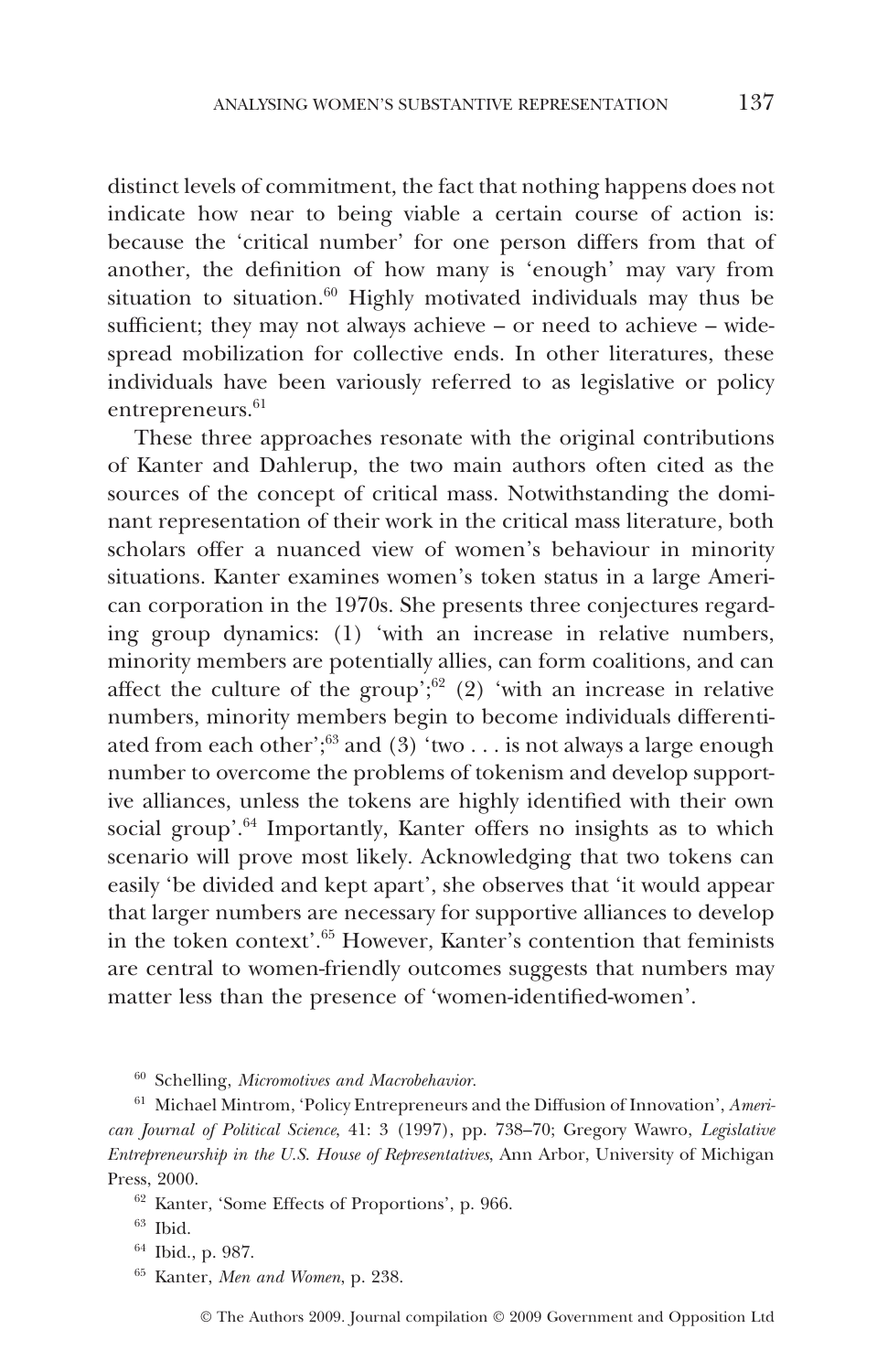Dahlerup extends Kanter's analysis to the study of women in politics, but is sceptical of the appropriateness of this metaphor for understanding political behaviour. She identifies six areas where increased numbers of women might have an impact, but concludes that there is little support for a relationship between specific percentages of women and changes in each of these areas. Instead, factors beyond numbers, especially broader shifts in societal attitudes, might go further in explaining both change and lack of change following the advent of more women to political office.<sup>66</sup> In Dahlerup's view, mechanisms for change lie in 'critical acts', or initiatives that 'change the position of the minority and lead to further changes'.<sup>67</sup> Critical acts include the recruitment of other women, the introduction of quotas for women, and new equality legislation and equality institutions. Critical acts depend, crucially, on '*the willingness and ability of the minority to mobilize the resources of the organization or institution* to improve the situation for themselves and the whole minority group'.68 Here, Dahlerup implicitly shares Kanter's intuition that feminist women can act critically if they form alliances with one another, despite their token status.

Developing these ideas, we privilege the concept of 'critical actors' over critical mass and critical acts as a means for analysing women's substantive representation. We use this term – rather than 'legislative' or 'policy entrepreneur' – to stress its origins in the earlier literature on critical mass. Emphasizing agents over outcomes, we define critical actors as legislators who initiate policy proposals on their own and/or embolden others to take steps to promote policies for women, regardless of the numbers of female representatives. Importantly, they do not need to be women: in some situations, men may play a crucial role in advancing women's policy concerns.69 The common feature of critical actors, in the language introduced above, is their relatively low threshold for political action: they may hold attitudes similar to those of other representatives, but they are much more motivated than others to initiate women-friendly policy reforms.70 Although critical actors may operate alone, they may also

<sup>66</sup> Dahlerup, 'From a Small to a Large Minority', pp. 276–8.

 $67$  Ibid., p. 296.

<sup>68</sup> Ibid., emphasis in original.

<sup>69</sup> Celis, 'Substantive Representation'; Tamerius, 'Sex, Gender, and Leadership'.

<sup>70</sup> Childs and Withey, 'Substantive Representation'; see also Chaney, 'Critical Mass'; Reingold, *Representing Women*.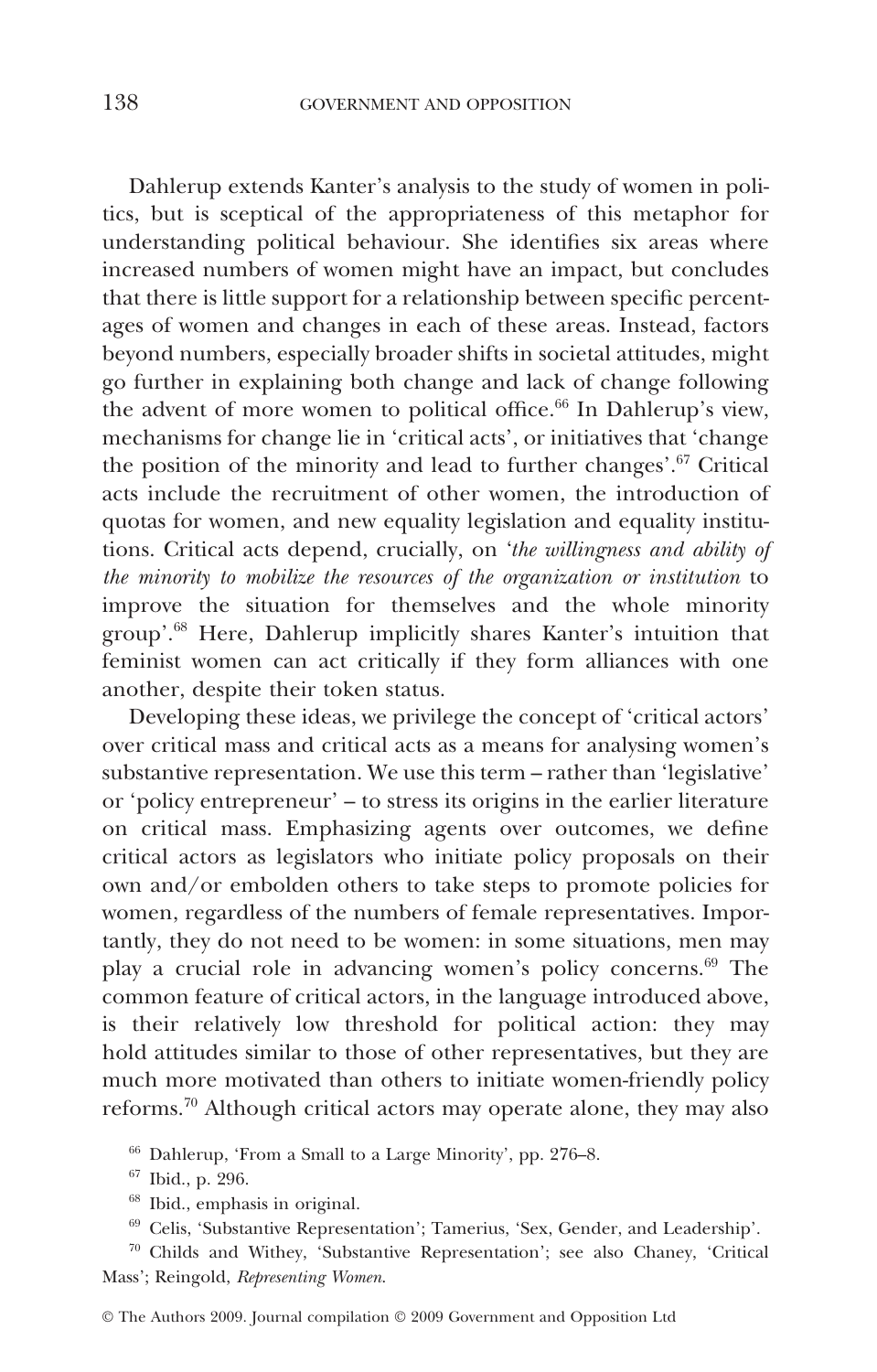stimulate others to act, setting in motion momentum for policy change (i.e. a literal critical mass effect), or alternatively, provoking a backlash among those opposed to fundamental reform.71 As such, the shape and impact of critical actors are not absolute: while smaller numbers of women may join together in legislative caucuses to promote common goals with great success, $72$  larger numbers may enhance the opportunity for critical acts but may also foil their effects.73

Because critical acts are unpredictable and often non-linear, they become apparent only through careful examination of micro-level interactions.74 Identifying critical actors requires asking a series of questions: Who initiates policy proposals on 'women's issues' or gendered policy concerns? Who acts on these policy proposals? Do they act individually or as part of a larger group? If they join with others, with whom do they cooperate, and on what basis, for what duration, and for what purpose? How do they set out to achieve policy change? Do they provoke resistance or backlash? Finally, do they achieve policy change? Answering these questions can help pinpoint the individuals and groups who mobilize to place 'women's issues' and gendered policy concerns on the legislative agenda. The nature of these questions indicates that the role of critical actors, and their relation to the formation of a critical mass, will most likely require post-hoc analyses. Policy successes may be easier to trace, in light of greater information on the names of bill sponsors, data on participation in legislative debates, and information on voting. However, it is crucial to recognize that critical actors may also experience policy failures, although knowledge of their efforts may be more difficult to piece together, depending on how far these initiatives advance in the policy-making process. A focus on critical actors thus opens up new avenues for research that subjects legislative behaviour to empirical investigation, promoting nuanced and more accurate accounts of how the substantive representation of women occurs.

<sup>72</sup> Reingold, *Representing Women*; Thomas, *How Women Legislate*.

<sup>71</sup> See Yoder, 'Rethinking Tokenism'.

<sup>73</sup> Crowley, 'When Tokens Matter'.

<sup>74</sup> See Childs and Withey, 'Substantive Representation'.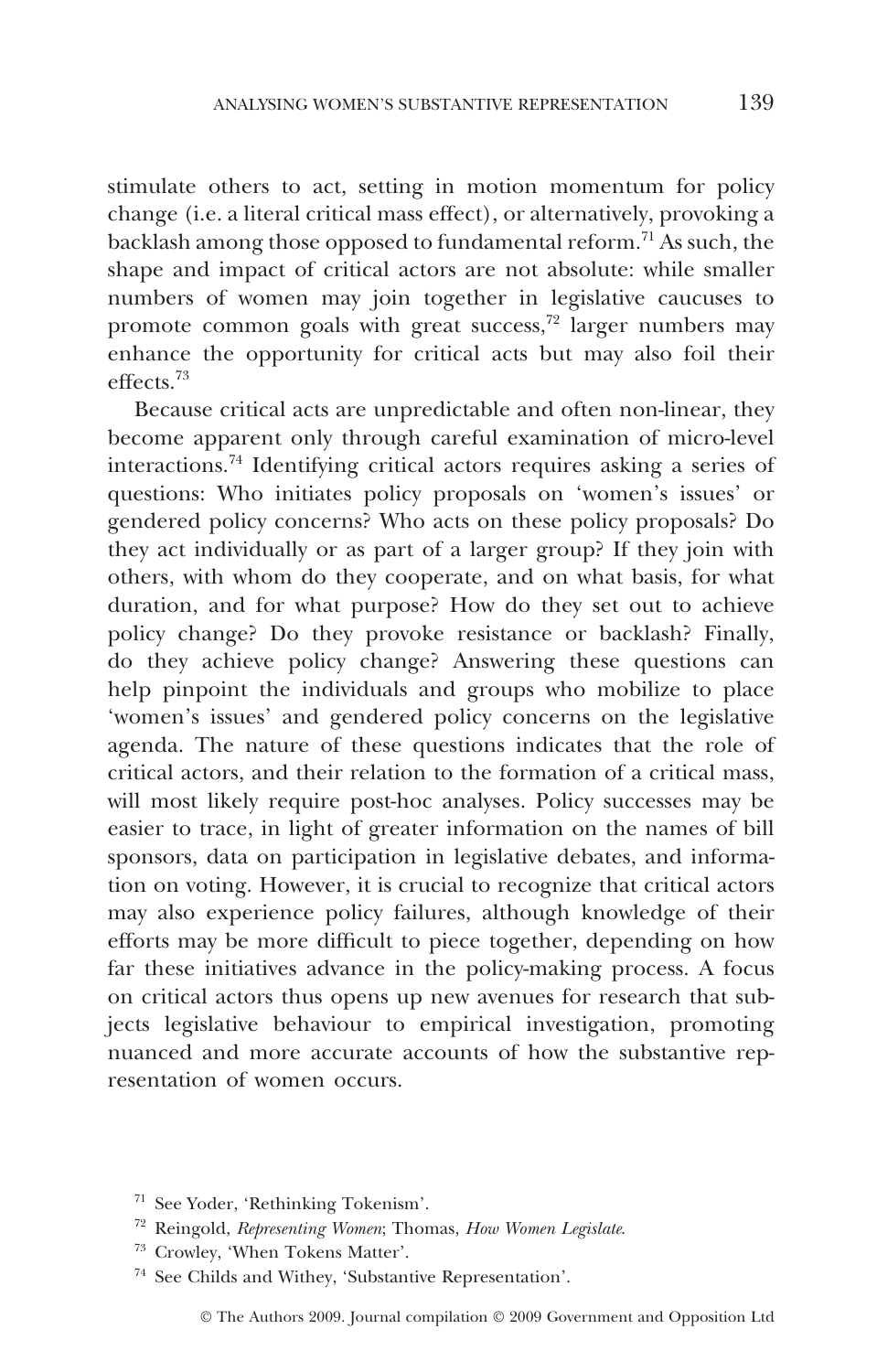### TRACING SUBSTANTIVE REPRESENTATION

We now turn to several examples to illustrate what critical actors might look like in practice. As noted above, critical actors may: (1) operate on their own or as a group; (2) succeed or fail in efforts to promote women's concerns; and (3) be male or female, although they will tend to be female. The cases discussed here have been chosen to reflect these various possibilities, as well as activism on a wide range of 'women's issues', including the question of paternity leave, which is often not viewed through this lens. An instance in which it is possible to discern the central role played by a single critical actor is the British government's decision to reduce the valueadded tax on sanitary protection in 2000, which was the end result of a three-year campaign waged by a backbench female Labour MP, Christine McCafferty. Her campaign had its origins in discussions among female Labour MPs soon after elections in 1997. It led her to table three Early Day Motions (EDMs) on the topic in 1997/8, 1998/9, and 1999/2000. An EDM is a notice for a motion for which no date has been set for debate. Such motions allow MPs to make their opinions known and to canvass support among other MPs, who can choose to sign the EDM as they would a petition. The three EDMs put forward by McCafferty were the thirty-eighth, thirty-first and sixth most signed motions in their parliamentary sessions and succeeded in gaining a high proportion of signatures from Labour women MPs. McCafferty had also raised the issue twice with both the prime minister and the chancellor in 1999 and 2000 and organized a poster campaign outside the House of Commons.

However, the immediate trigger in advance of the 2000 budget appears to have been McCafferty's decision to speak on BBC Radio 4's *Woman's Hour*. One of the chancellor's special advisers heard the interview and spoke to Gordon Brown. In spite of continued concerns inside the civil service, Treasury Minister Dawn Primarolo, who herself was in favour of the reduction, set to work on the detail. The Treasury had considered reducing the tax on sanitary protection just after the 1997 election, in fact, but it was the efforts of McCafferty that put the issue on the political agenda in advance of discussions over the budget in 2000. She also succeeded in mobilizing Labour women behind her campaign. For example there were statistically significant differences in the signing of the EDMs: the first gained the support of 59 per cent of female Labour MPs and 50 per cent of male Labour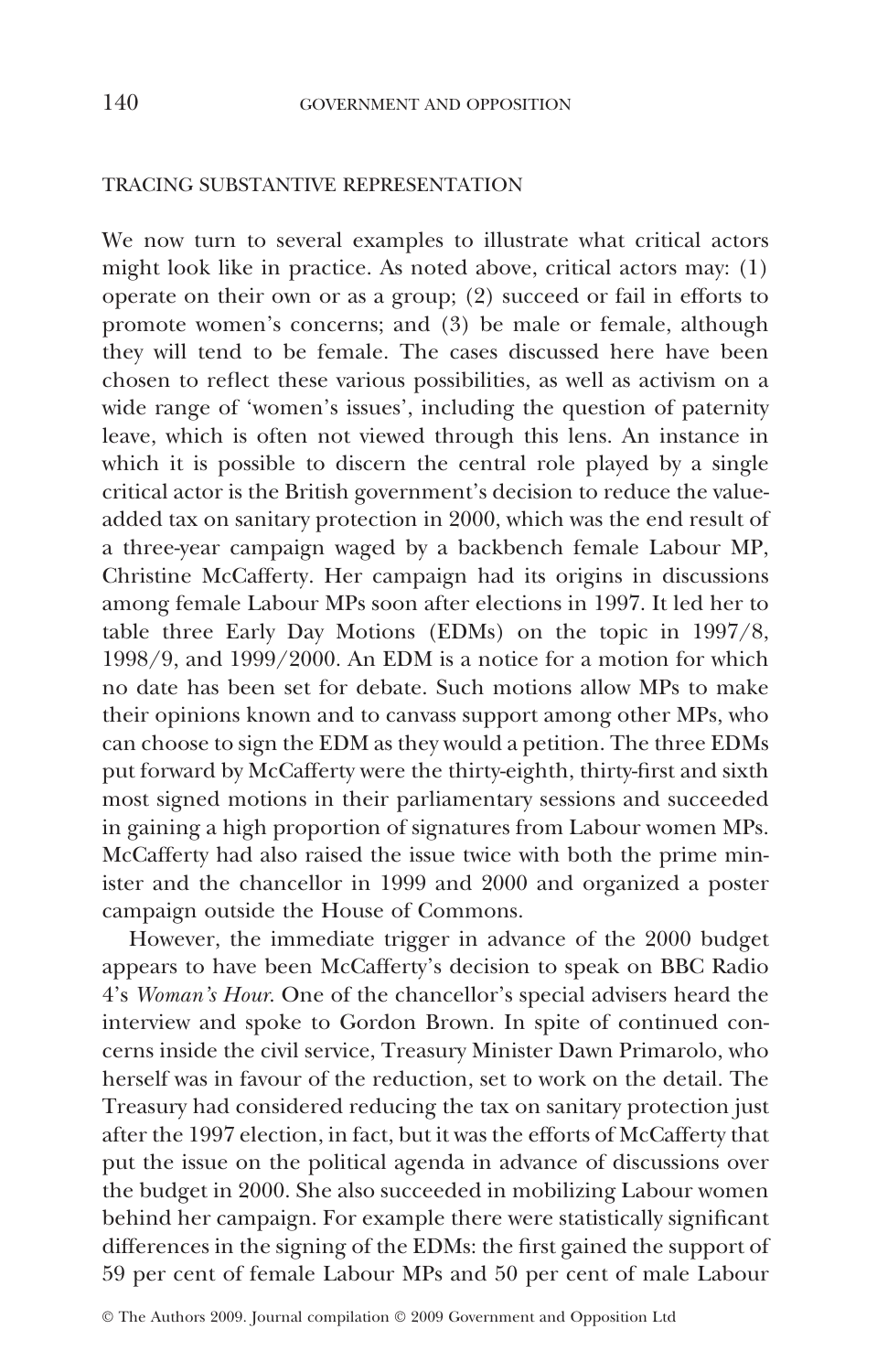MPs, the second 71 per cent of the women and 55 per cent of the men, and the third 84 per cent of the women and 73 per cent of the men. In contrast, there was no strategic alliance involving the sympathetic female treasury minister, the women's ministers, or women's groups in civil society. With regard to this particular policy, therefore, it is highly unlikely that any progress would have been made in the absence of McCafferty, demonstrating the crucial role that an individual may play in the substantive representation of women's concerns.75

Alternatively, critical actors may take the form of a group. An example of this dynamic can be seen in the so-called 'coup' waged by women in the Social Democratic Party in Sweden in 1976. This event has been viewed as an unusual occurrence, given the strong emphasis on party discipline and the long-standing view inside the party that class, not gender, was the fundamental conflict in society.76 As early as 1972, the Social Democratic Women's Federation had demanded that the national parental leave policy be extended to an eighth month, to be reserved for the child's father, as a means to improve the party's image of equality. In 1976, the issue was raised at the party conference but the recommendation presented to delegates had bypassed the working committee on child and family policy, where women were represented. Disappointed with what they viewed as the party leadership's lack of attention to women's concerns, 18 of the party's 36 female MPs met late one evening and drafted a motion demanding compulsory paternity leave, which they presented directly to the parliamentary chancellery without informing the party council, which serves as the leadership of the party's parliamentary group.

The action was considered sensational at the time because never before had a group of MPs openly defied the council and staged a 'coup' by introducing a motion without its approval. The party council attempted to talk the women out of presenting the motion, but, interestingly, the council itself was not unanimous: one of its members, Lily Hansson, backed the motion despite the fact that she was not known to take strong stands on women's issues. Yet, it should

<sup>75</sup> Ibid.

<sup>76</sup> Maud Eduards, 'Sweden', in Joni Lovenduski and Jill Hills (eds), *The Politics of the Second Electorate: Women and Public Participation*, Boston, Routledge & Kegan Paul, 1981, pp. 208–27.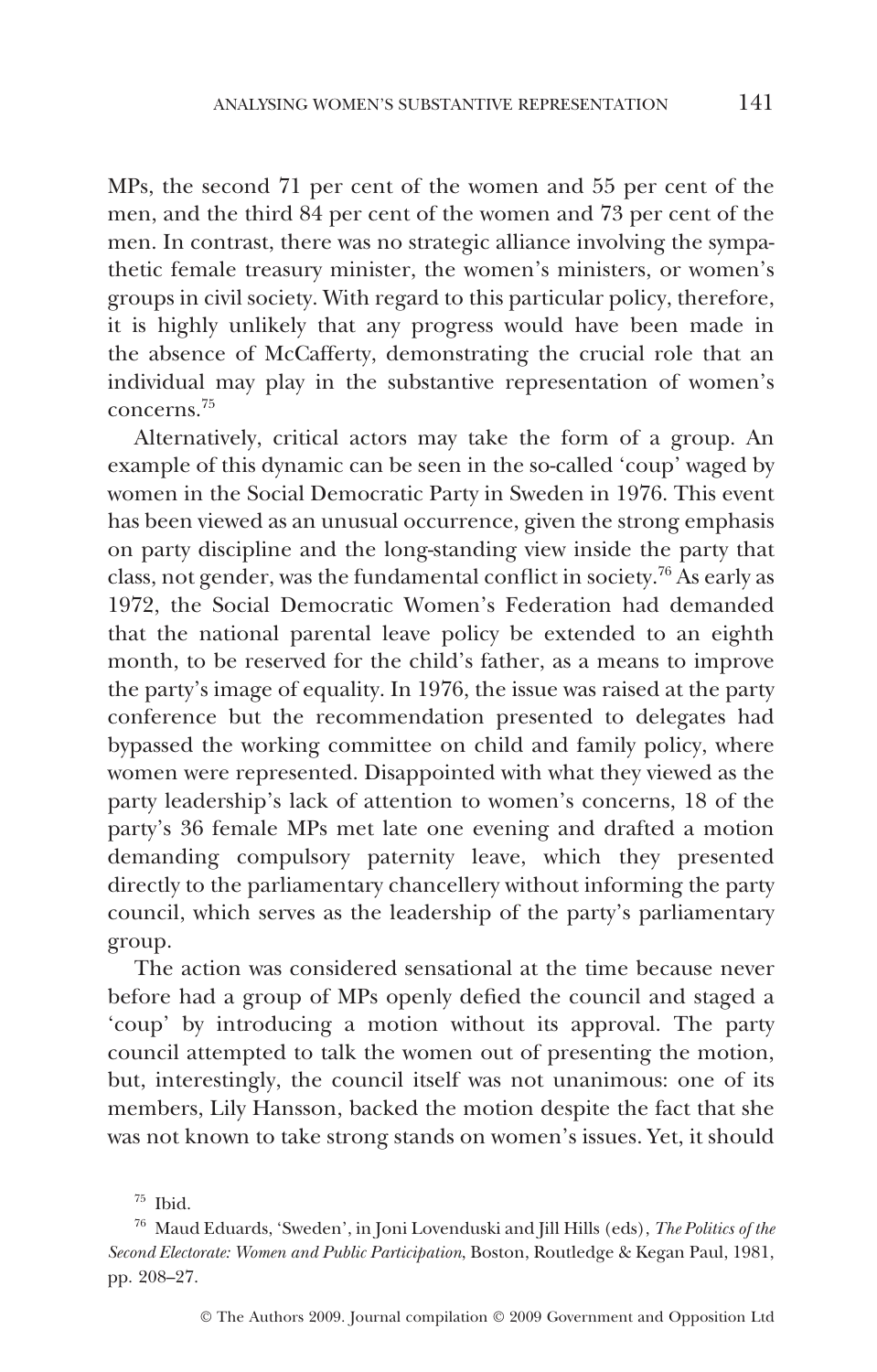also be noted that the women's federation's own members did not support the motion as a matter of course, arguing that it was important to preserve party unity. Party leader Olof Palme rebuked the women in a speech to the entire parliamentary group, saying that it was 'devastating' to discover that there was such a large group of disloyal MPs. In addition, he felt the action had set the party back twenty years in terms of attention to women's issues by suggesting that only women were concerned with women's and family issues. Despite this reprimand, for many women the 'coup' was worth the effort, even though it was voted down in parliament, as later that autumn the allocation of an eighth month's paid leave to the father was incorporated into the party's family policy programme. However, there were also negative repercussions: attempts, albeit unsuccessful ones, were made at the highest level to remove two of the female MPs who had played central roles in the 'coup' from their parliamentary seats in the run-up to the next elections.<sup>77</sup>

The claim by Palme that progress on women's issues could better be achieved when men and women work together has empirical manifestations elsewhere around the globe. It should be noted, however, that this is by necessity, as in no country do women form the majority of MPs. A case where men and women have worked both individually and together to promote what they view as women's interests is the recent mobilization in the United States against the deceptive advertising practices of so-called 'crisis pregnancy centres'. These centres provide false information about the services they provide in order to attract women who are seeking abortion information and then talk them out of the procedure. In March 2006, Representative Carolyn B. Maloney of New York introduced House Resolution 2478, known as the Stop Deceptive Advertising for Women's Services Act (SDAWS), which would require the Federal Trade Commission (FTC) to create rules that would prohibit any person from advertising with the intent to deceive the public into believing an organization is a provider of abortion services, if they in fact do not provide such services. The bill would also enable the FTC

<sup>77</sup> Gunnel Karlsson, *Från broderskap till systerskap: Det socialdemokratiska kvinnförbundets kamp för inflytande och makt i SAP*, Lund, Arkiv förlag, 1996; Gunnel Karlsson, 'Social Democratic Women's Coup in the Swedish Parliament', in Drude von der Fehr, Bente Rosenbeck and Anna G. Jonasdottir (eds), *Is There a Nordic Feminism? Nordic Feminist Thought on Culture and Society*, London, UCL Press, 1998, pp. 44–68.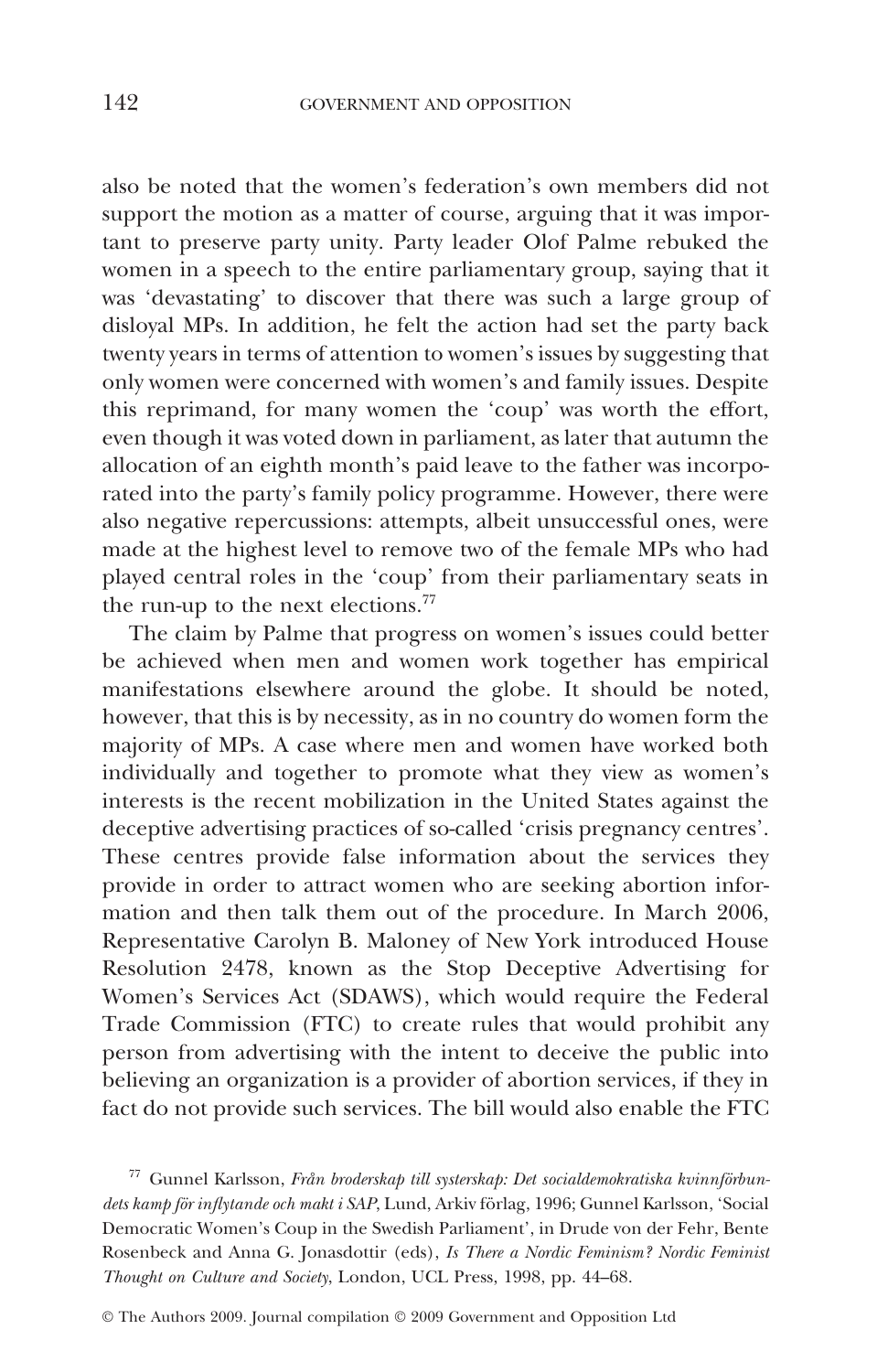to penalize or take corrective action against such organizations, even if they are non-profit organizations and provide their services for free.

The bill was co-sponsored by 11 other representatives, nine of whom were men. After the 2006 elections, Maloney reintroduced the bill in June 2007, this time with 12 co-sponsors, eight of whom were men. While men were the majority of co-sponsors, the proportion of female advocates of both bills was higher than the percentage of female legislators overall: 25 per cent as opposed to 15 per cent in 2006, and 38 per cent versus 16 per cent in 2007.78 In April 2008, Senator Robert Menendez of New Jersey introduced the SDAWS as Senate Bill 2793, with five co-sponsors, three of whom were men. Again, men were the majority of sponsors and co-sponsors, but women were 33 per cent of co-sponsors despite constituting only 16 per cent of the Senate.79 Yet, it is also notable that the legislative priorities listed on Menendez's website include a section on 'women's issues', among these women's reproductive rights, workforce equity and protecting women from violence.80 These patterns indicate that both men and women may engage in critical acts on behalf of women, but that women nonetheless form a disproportionate number of advocates for women's issues, including the initiation of legislation that men may later support.

#### **CONCLUSIONS**

This article makes a case for rethinking traditional approaches to women's substantive representation by asking (1) not when women make a difference, but on how the substantive representation of women occurs, and (2) not what 'women' do, but what specific actors do. The aim of the first shift is to explore the contexts, identities and attitudes that might motivate and inform the substantive representation of women. The goal of the second is to move beyond an exclusive focus on the actions of female legislators to identify the critical actors

<sup>78</sup> See [http://www.ipu.org/wmn-e/arc/classif311204.htm a](http://www.ipu.org/wmn-e/arc/classif311204.htm)nd [http://www.ipu.](http://www.ipu) org/wmn-e/arc/classif311206.htm, accessed 31 July 2008.

<sup>79</sup> [http://www.ipu.org/wmn-e/classif.htm,](http://www.ipu.org/wmn-e/classif.htm) accessed 31 July 2008.

<sup>80</sup> [http://menendez.senate.gov/issues/, ac](http://menendez.senate.gov/issues)cessed 31 July 2008.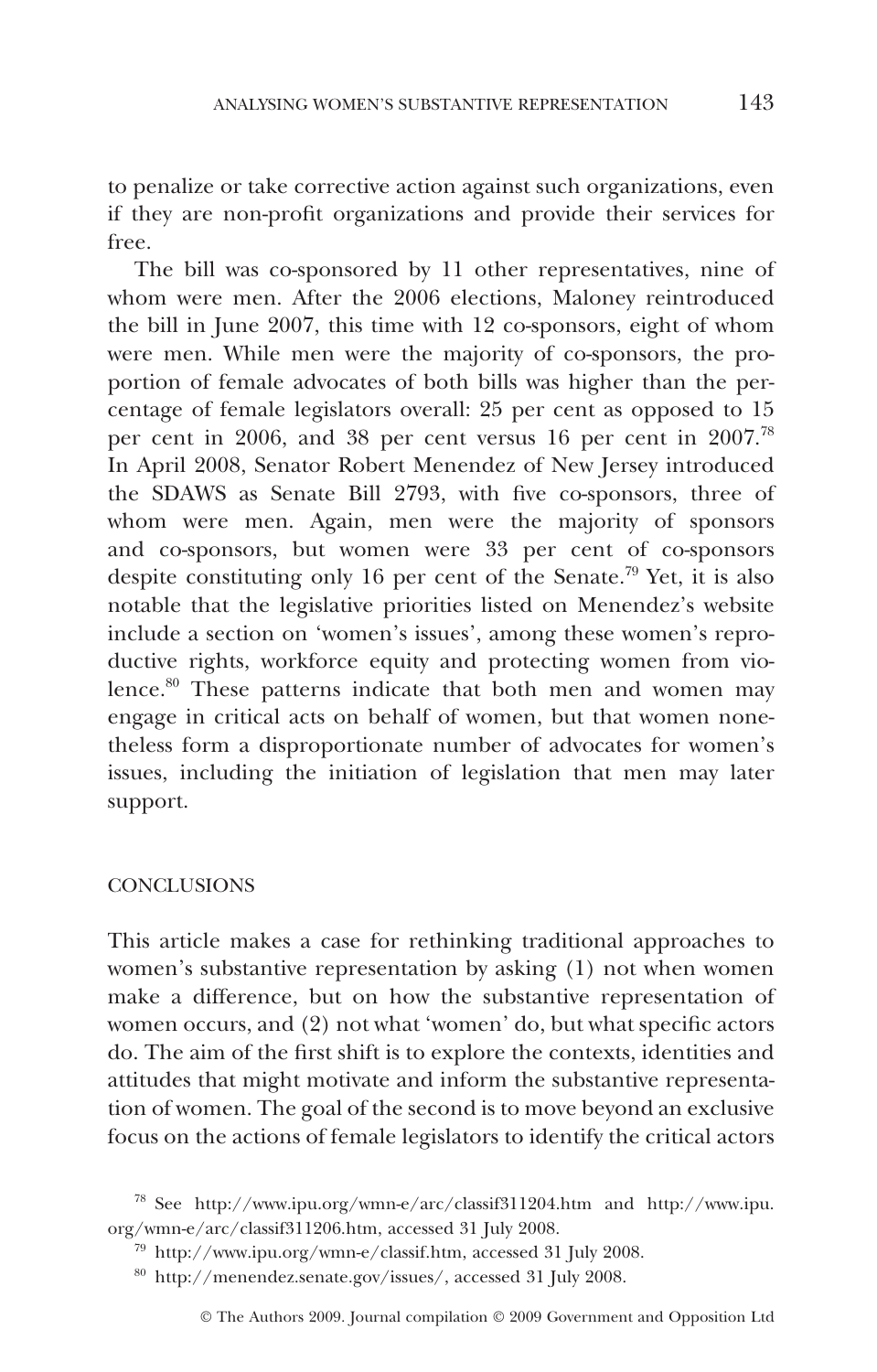– both male and female – who may seek, successfully or unsuccessfully, to represent women substantively, as a group. This framework requires that scholars consider all aspects of the legislative process to explore how structure and agency interact. It can be translated into six stages of empirical analysis. The first involves establishing the composition of the legislature in terms of the specific individuals elected, with the aim of charting its 'representational profile'. Here it is important to keep an open mind regarding the effects of sex and gender on legislative behaviour, while nonetheless making note of them – and other potentially relevant identities and attitudes – to explore their effects on policy outcomes. Such a research design presents an opportunity for scholars to map similarities and differences among male and female legislators at the group and individual levels.

The second stage is to get a sense of legislators' attitudes and interests with regard to the distribution of their beliefs and commitments vis-à-vis public policy related to women. This task requires resisting a priori definitions of women's issues, as well as assumptions about attitudes and interests, in favour of leaving these open for analysis. The third step is to delineate features of the legislative context to establish how legislative institutions may be gendered in ways that affect the behaviour of individual representatives and legislative outcomes. The point is to recognize the gendered nature of political institutions, both formal and informal, that influence the scope and content of action on behalf of women as a group. The fourth concerns mapping the policy-making process in terms of the specific procedures required in a particular context to formulate, debate and pass policy, a step that requires analysts to take a more comprehensive view of the legislative process. Through this lens it becomes possible to track both successful and unsuccessful attempts at policy reform, capturing important moments of agency for and against policy change. The fifth stage is to explore gender effects that may operate among women and men, both as groups and as individuals, in efforts to promote 'women's issues' and gendered policy reforms. This permits insights into how ideas and experiences of gender may influence political behaviour. The sixth and final step is to consider where critical actors fit into specific instances of policy reform. Although critical actors provide the direct link between actors and outcomes, identifying them requires the prior definitional work of the five other stages in order to determine where critical